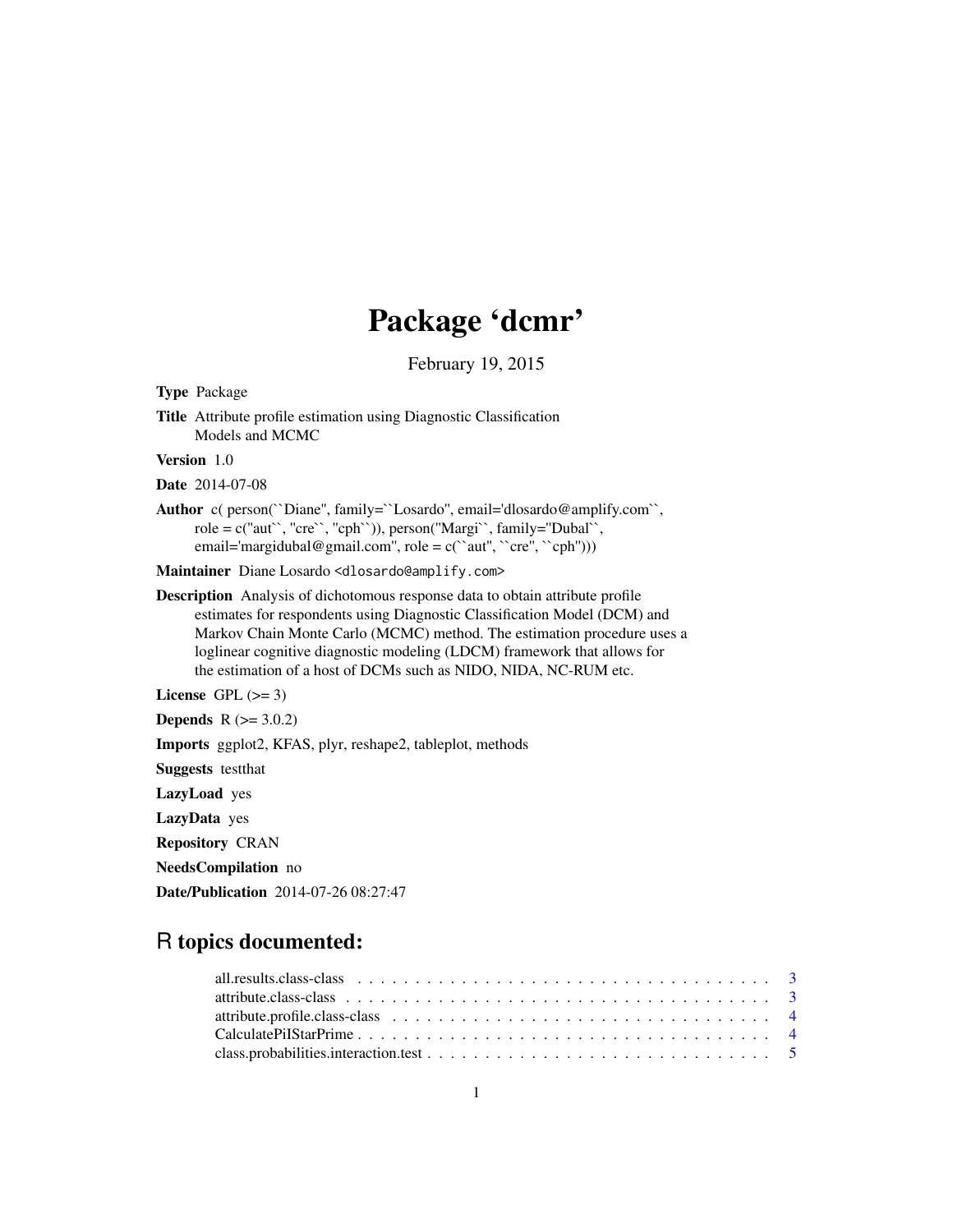|                                                         | 5              |
|---------------------------------------------------------|----------------|
|                                                         | 6              |
|                                                         | 6              |
|                                                         | $\overline{7}$ |
|                                                         | $\overline{7}$ |
|                                                         | 8              |
|                                                         | 9              |
|                                                         | 9              |
|                                                         | 10             |
|                                                         | 10             |
|                                                         | 11             |
|                                                         | 11             |
|                                                         | 12             |
|                                                         | 13             |
|                                                         | 13             |
|                                                         | 14             |
|                                                         | 14             |
|                                                         | 15             |
|                                                         |                |
|                                                         | 16             |
|                                                         | 16             |
|                                                         | 17             |
|                                                         | 17             |
|                                                         | 18             |
|                                                         | 18             |
|                                                         | 19             |
|                                                         | 19             |
|                                                         | 20             |
|                                                         | 20             |
|                                                         | 21             |
|                                                         | 21             |
|                                                         | 22.            |
|                                                         | 22             |
|                                                         | 23             |
|                                                         | 24             |
|                                                         | 24             |
|                                                         | 25             |
|                                                         | 26             |
|                                                         | 26             |
|                                                         | 27             |
|                                                         | 27             |
|                                                         | 28             |
|                                                         | 28             |
|                                                         |                |
|                                                         | 29             |
| parameter.means.names.DCM.kernel.Mplus.interaction.test | 29             |
|                                                         | 30             |
|                                                         | 30             |
|                                                         | 31             |
|                                                         | 31             |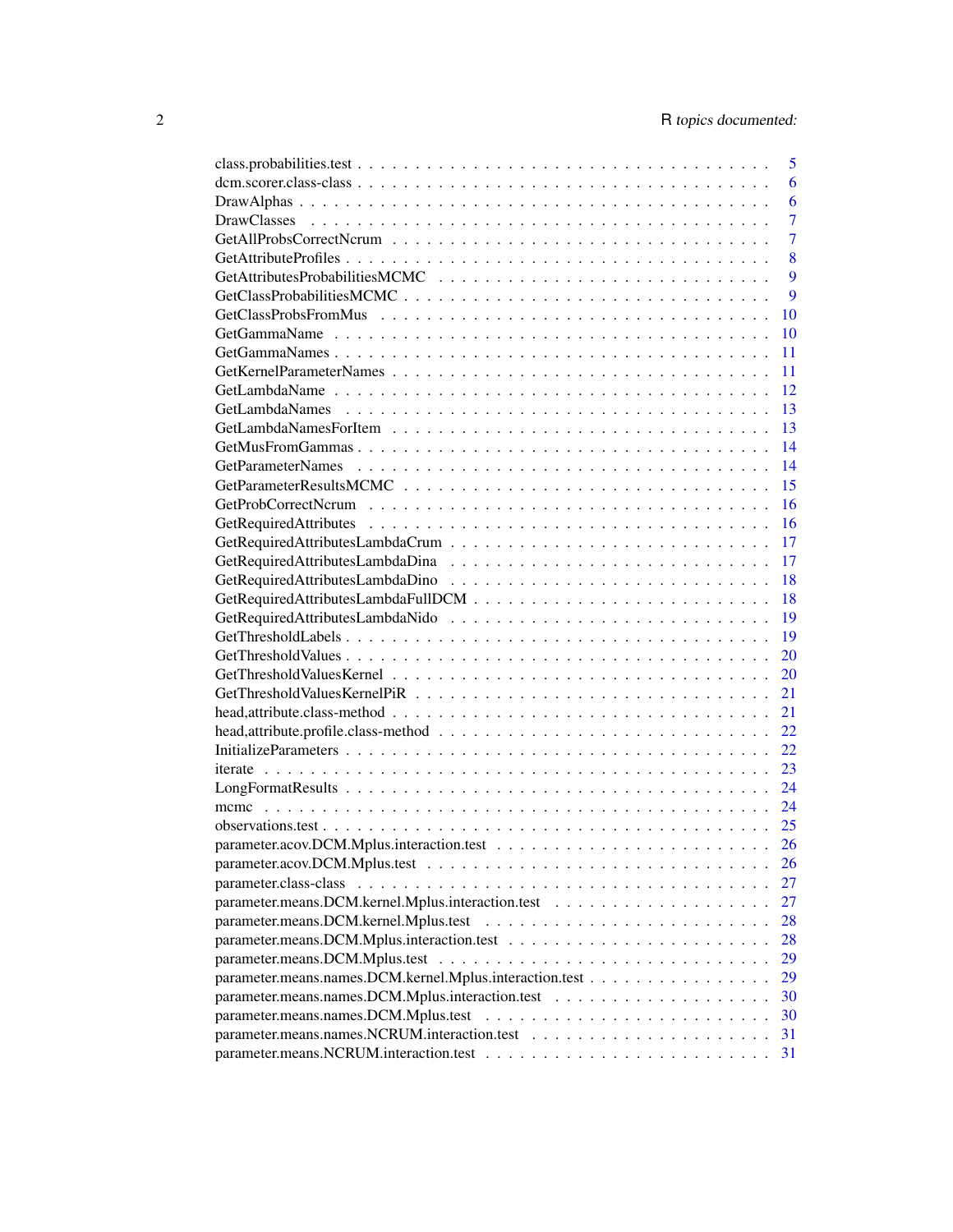<span id="page-2-0"></span>

|       | $plot, attribute, profile.class, missing-method \dots \dots \dots \dots \dots \dots \dots \dots \dots \dots \dots \dots$ |    |
|-------|--------------------------------------------------------------------------------------------------------------------------|----|
|       |                                                                                                                          |    |
|       |                                                                                                                          |    |
|       |                                                                                                                          |    |
|       |                                                                                                                          |    |
|       |                                                                                                                          |    |
|       |                                                                                                                          |    |
|       |                                                                                                                          |    |
|       |                                                                                                                          |    |
|       |                                                                                                                          |    |
|       |                                                                                                                          |    |
| Index |                                                                                                                          | 41 |

all.results.class-class

*all.results.class*

# <span id="page-2-2"></span>Description

all.results.class

# Slots

attribute.profile.result An object of [attribute.profile.class](#page-3-1) attribute.result An object of [attribute.class](#page-2-1) parameter.result An object of [parameter.class](#page-26-1)

attribute.class-class *attribute.class*

# <span id="page-2-1"></span>Description

attribute.class

# Slots

results A data frame of probability of mastering each attribute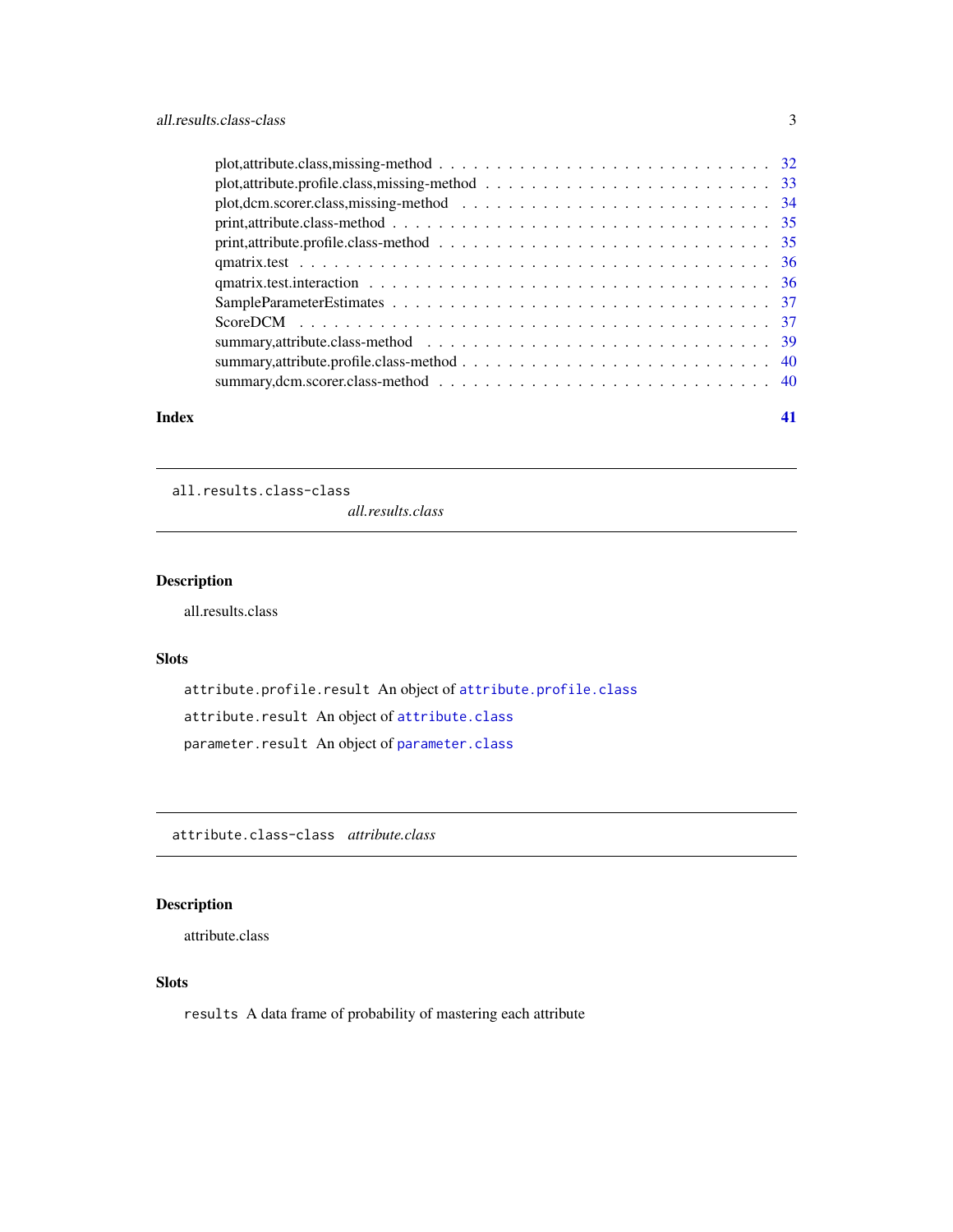<span id="page-3-0"></span>attribute.profile.class-class

*attribute.profile.class*

# <span id="page-3-1"></span>Description

attribute.profile.class

#### Slots

results A data frame of probability of mastering each attribute profile attribute.profile.matrix A matrix of all possible attribute profiles

CalculatePiIStarPrime *Calculate value for pi.i.star.prime for one item*

#### Description

Given an NCRUM parameterization and values for pi.i.star, r.ia.star, and qmatrix, calculates the value for for pi.i.star.prime for the given item

#### Usage

```
CalculatePiIStarPrime(pi.i.star, r.ia.star, q.ia)
```
#### Arguments

| pi.i.star | a numeric value for the probability that a person responds correctly given they<br>have not mastered any attributes before being penalized for not mastering an<br>attribute. |
|-----------|-------------------------------------------------------------------------------------------------------------------------------------------------------------------------------|
| r.ia.star | a numeric 1 x nattributes vector of the penalty probabilities for this item of a<br>correct response for each required attribute that has not been mastered.                  |
| g.ia      | a numeric 1 x nattributes vector of the quatrix entries for the given item.                                                                                                   |

# Value

a numeric value representing the pi.i.star\_prime for item i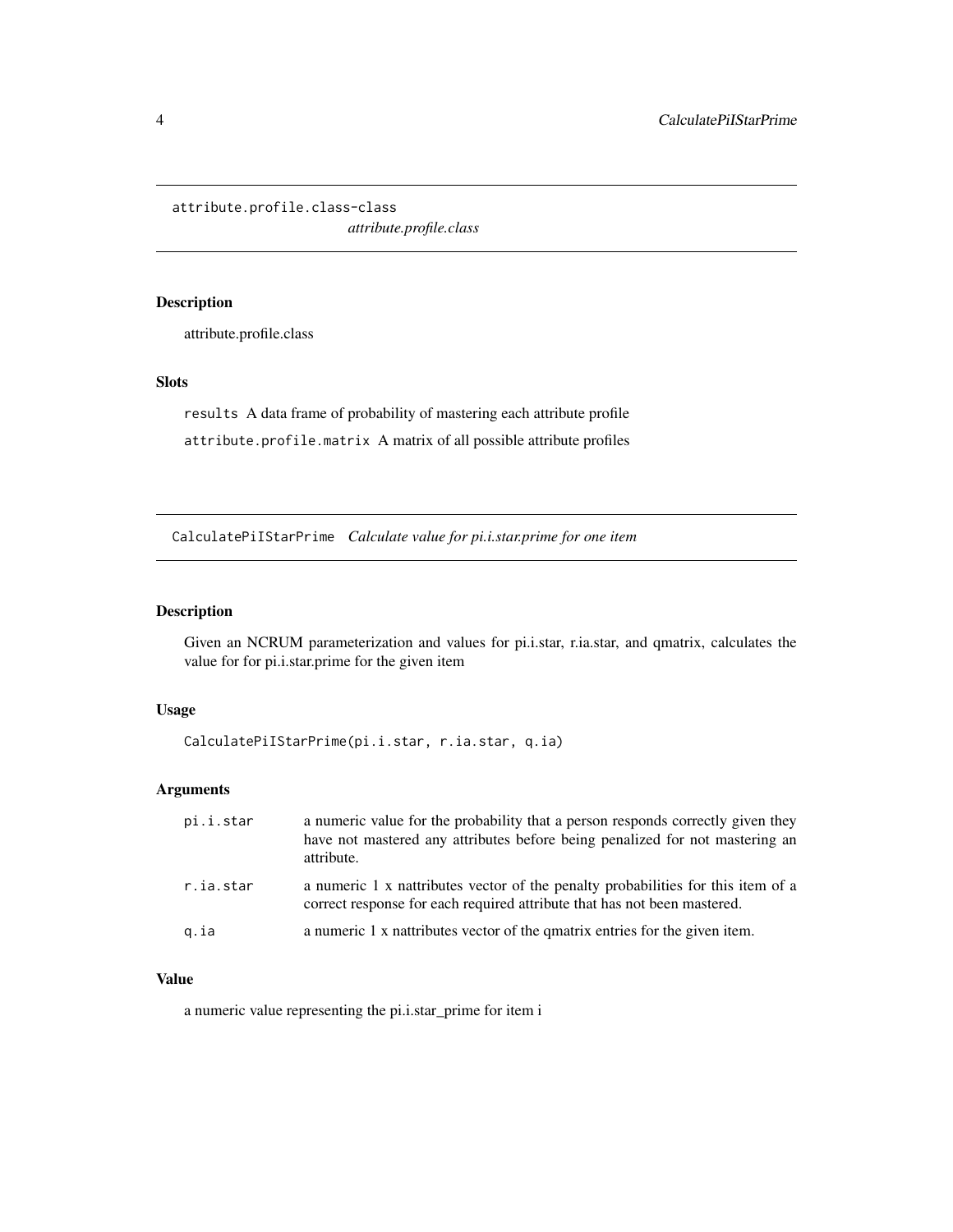<span id="page-4-0"></span>class.probabilities.interaction.test

*Class probabilities for Q-matrix containing interaction between attributes*

# Description

This data set list the class probabities for Q-matrix containing interaction between attributes. This data set is used to check output of ScoreDCM

#### Usage

class.probabilities.interaction.test

# Format

a data frame containing 15 students and 3 attributes. 1 student per row

#### Author(s)

Margi Dubal <margidubal@gmail.com> & Diane Losardo <dlosardo@amplify.com>

```
class.probabilities.test
```
*Class probabilities for Q-matrix containing no interaction between attributes*

#### Description

This data set list the class probabities for Q-matrix containing no interaction between attributes. This data set is used to check output of ScoreDCM

#### Usage

class.probabilities.test

#### Format

a data frame containing 15 students and 3 attributes. 1 student per row

#### Author(s)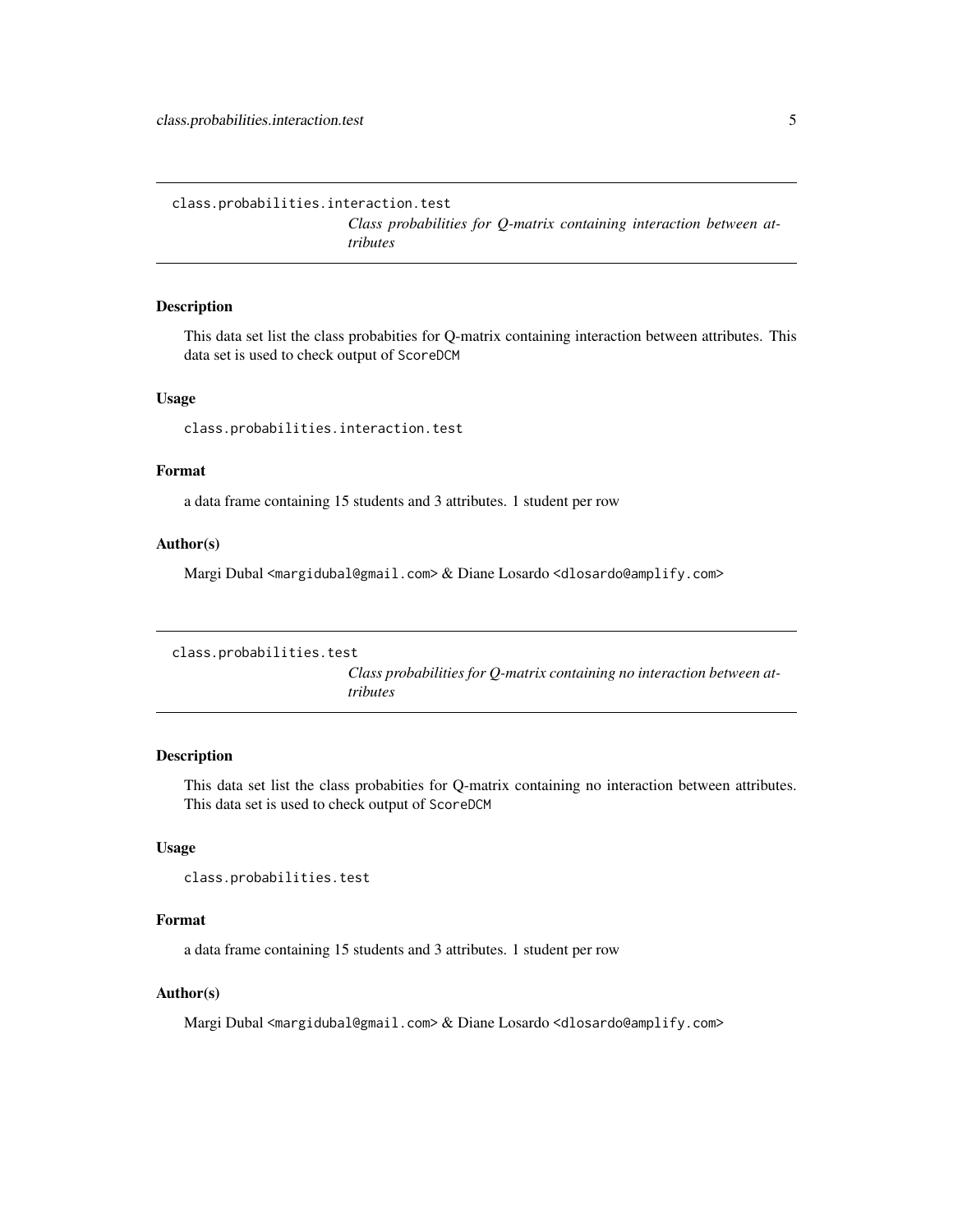<span id="page-5-0"></span>dcm.scorer.class-class

*dcm.scorer.class*

# <span id="page-5-1"></span>Description

dcm.scorer.class

# Slots

inputs A list of inputs provided by user mcmc.inputs A list of inputs for MCMC estimation results An object of [all.results.class](#page-2-2) mcmc.output A list of MCMC runs

DrawAlphas *Draw values from multinomial distribution*

#### Description

Draws values from a mutinomial distribution and matches them with a row in the pmatrix (attribute profile matrix) to obtain the alpha values

#### Usage

DrawAlphas(pmatrix, y, nus0)

# Arguments

| pmatrix | a matrix indicating all possible attribute profiles              |
|---------|------------------------------------------------------------------|
|         | number of random vectors to draw                                 |
| nus0    | a numeric vector of length no alasses for nu parameter estimates |

#### Value

a numeric vector of alpha values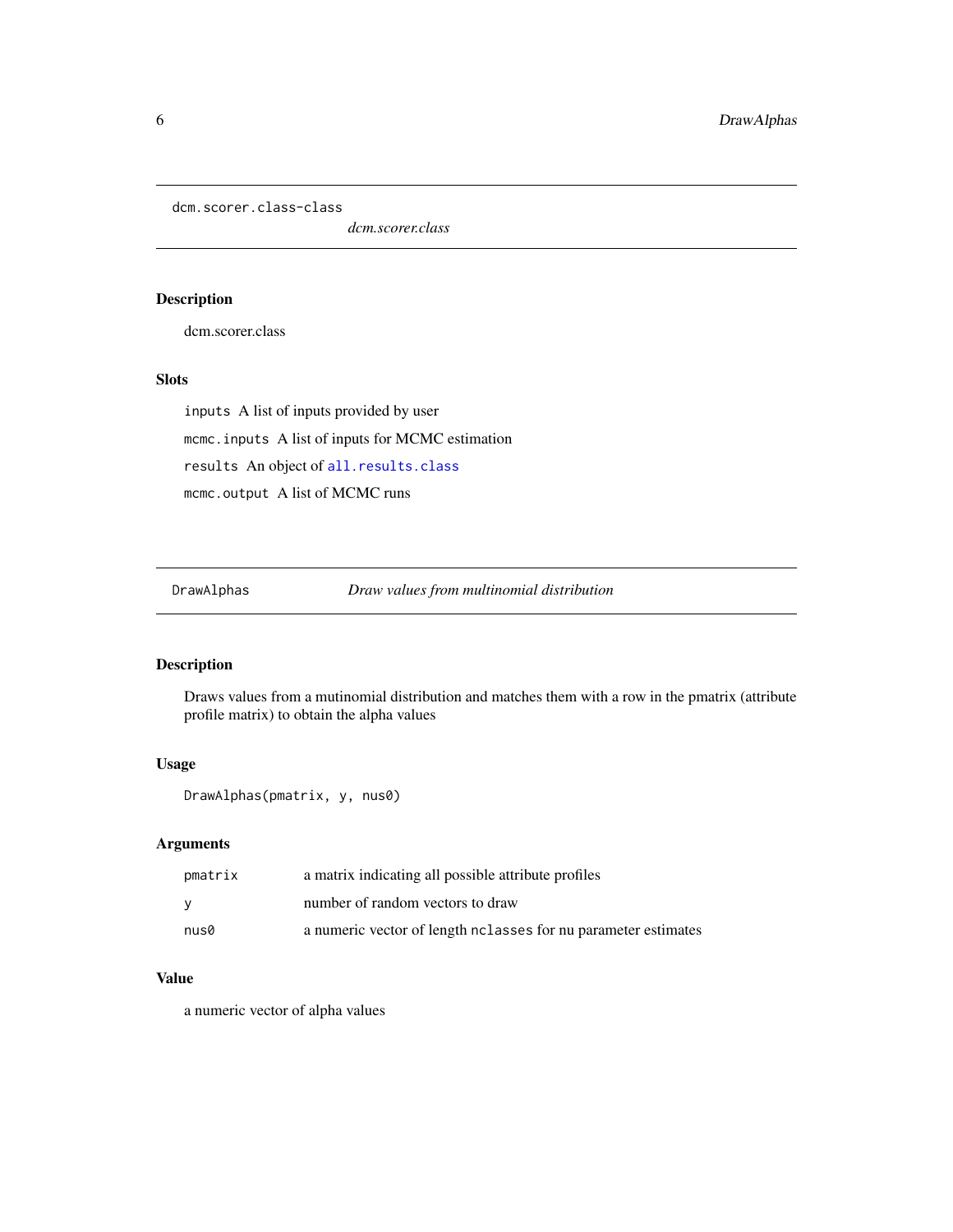<span id="page-6-0"></span>

# Description

Produces values of alphas(s) (i.e., latent variable(s)) by using a rejection/acceptance Metropolis-Hastings procedure.

#### Usage

```
DrawClasses(nattributes, class0, nus0, observations, nobservations,
  threshold.values, pmatrix)
```
#### Arguments

| nattributes      | a numeric value indicating number of alphas to be drawn                              |  |
|------------------|--------------------------------------------------------------------------------------|--|
| class0           | a numeric vector of previous classes                                                 |  |
| nus0             | a numeric vector of length nclasses for nu parameter estimates                       |  |
| observations     | a data frame or matrix of dichotomous responses                                      |  |
| nobservations    | a numeric value indicating number of rows of the observation data frame or<br>matrix |  |
| threshold.values |                                                                                      |  |
|                  | an nelasses by nitems numeric matrix with appropriate item threshold values          |  |
| pmatrix          | a numeric nelasses by nattributes matrix of all possible attribute profiles          |  |

#### Value

a numeric vector of classes indicating one of the possible attribute profile for each student

```
GetAllProbsCorrectNcrum
```
*Calculate all item probabilities of correct response for NCRUM parameterization*

# Description

Calculates the probabilities of a correct response for all items given an NCRUM parameterization

# Usage

GetAllProbsCorrectNcrum(pi.i.star.prime, r.ia.star.qmatrix, qmatrix, alphas)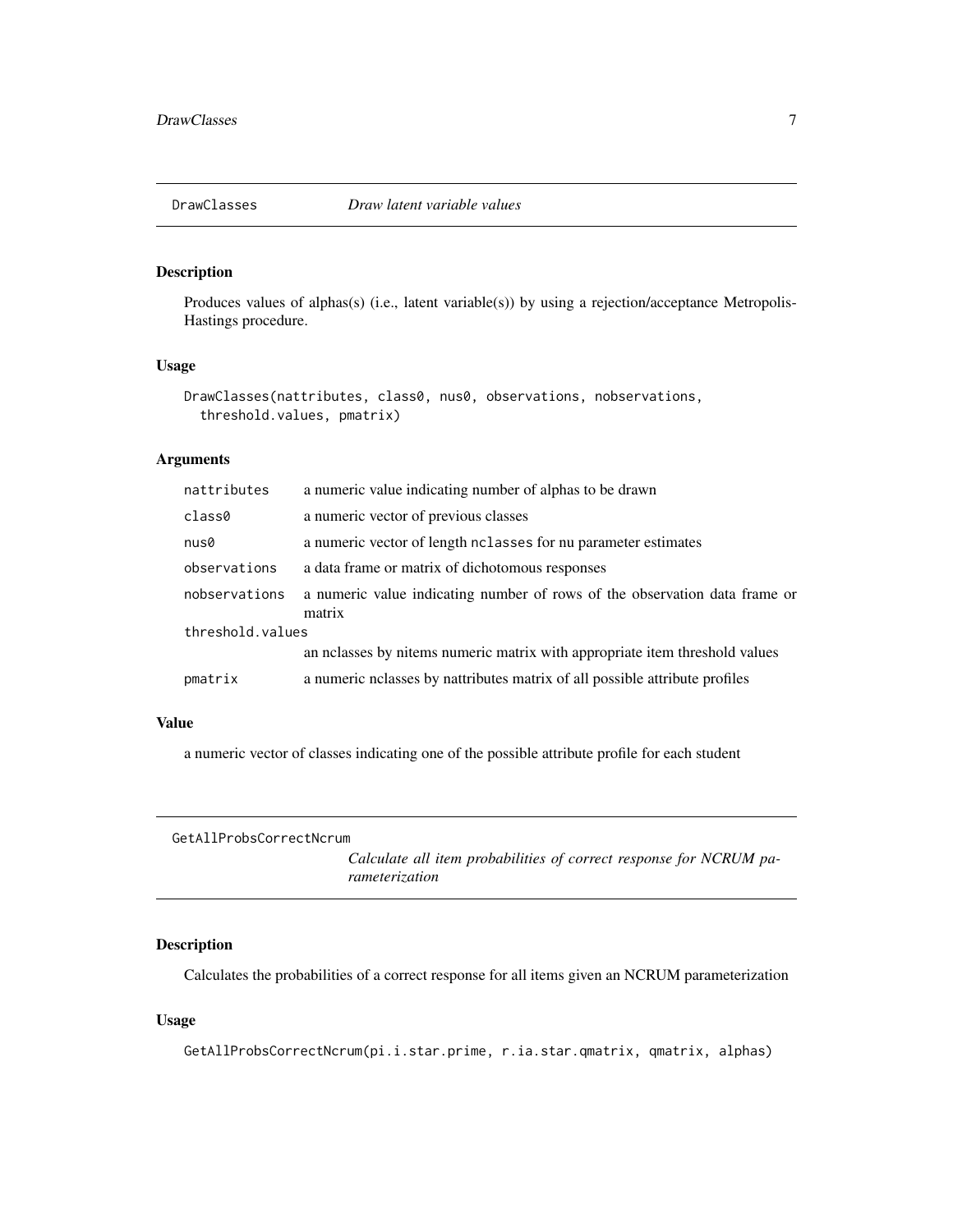# <span id="page-7-0"></span>Arguments

| pi.i.star.prime   |                                                                                                                                                                   |
|-------------------|-------------------------------------------------------------------------------------------------------------------------------------------------------------------|
|                   | a numeric 1 x nitems vector of the probabilities of a correct response for each<br>item given that no attributes have been mastered.                              |
| r.ia.star.qmatrix |                                                                                                                                                                   |
|                   | a numeric nitems x nattributes vector of the penalty probabilities for each item<br>of a correct response for each required attribute that has not been mastered. |
| qmatrix           | a numeric nitems by nattributes matrix that specifies which items are required<br>for mastery of each attribute ( <i>i.e.</i> , latent variable)                  |
| alphas            | a numeric 1 x n attributes vector with a 1 if a student has mastered an attribute<br>and 0 otherwise.                                                             |

# Value

probabilities of a correct response for all items given a person's attribute profile.

GetAttributeProfiles *Attribute Profiles*

# Description

Given a number of attributes, it generates all possible attribute profiles (response patterns of latent variables)

# Usage

```
GetAttributeProfiles(nattributes, attribute.names = NULL, profile.names = NULL)
```
# Arguments

```
nattributes a numeric value for number of attributes
attribute.names
                 optional character vector of attribute names
profile.names optional character vector of attribute profile names
```
# Value

a matrix of dimension 2^nattributes X nattributes containing binary values

# Author(s)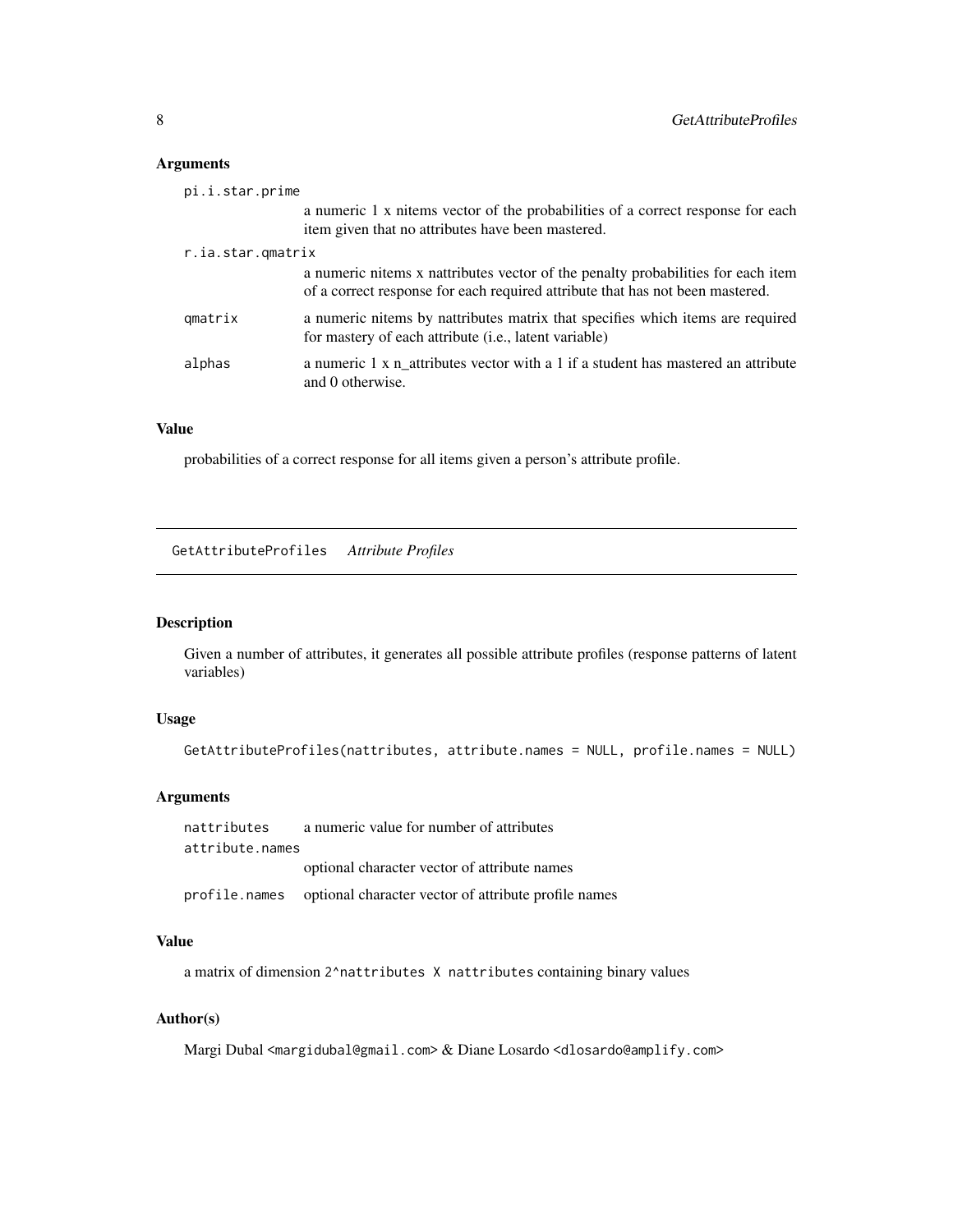# <span id="page-8-0"></span>GetAttributesProbabilitiesMCMC 9

# Examples

## Not run:

GetAttributeProfiles(nattributes=3)

## End(Not run)

GetAttributesProbabilitiesMCMC *Calculate attribute probabilities*

# Description

Calculates the attribute (i.e., latent variable) probabilities for all students

# Usage

```
GetAttributesProbabilitiesMCMC(class.result, pmatrix)
```
#### Arguments

| class.result | a list of classes containing all interactions and chains of MCMC            |
|--------------|-----------------------------------------------------------------------------|
| pmatrix      | a numeric nolasses by nattributes matrix of all possible attribute profiles |

GetClassProbabilitiesMCMC

*Calculate attribute profile probabilities*

# Description

Calculates the attribute profile probabilities for all students

# Usage

```
GetClassProbabilitiesMCMC(class.result, nclasses)
```
# Arguments

| class.result | a list of classes containing all interactions and chains of MCMC     |
|--------------|----------------------------------------------------------------------|
| nclasses     | a numeric value representing the number of unique attribute profiles |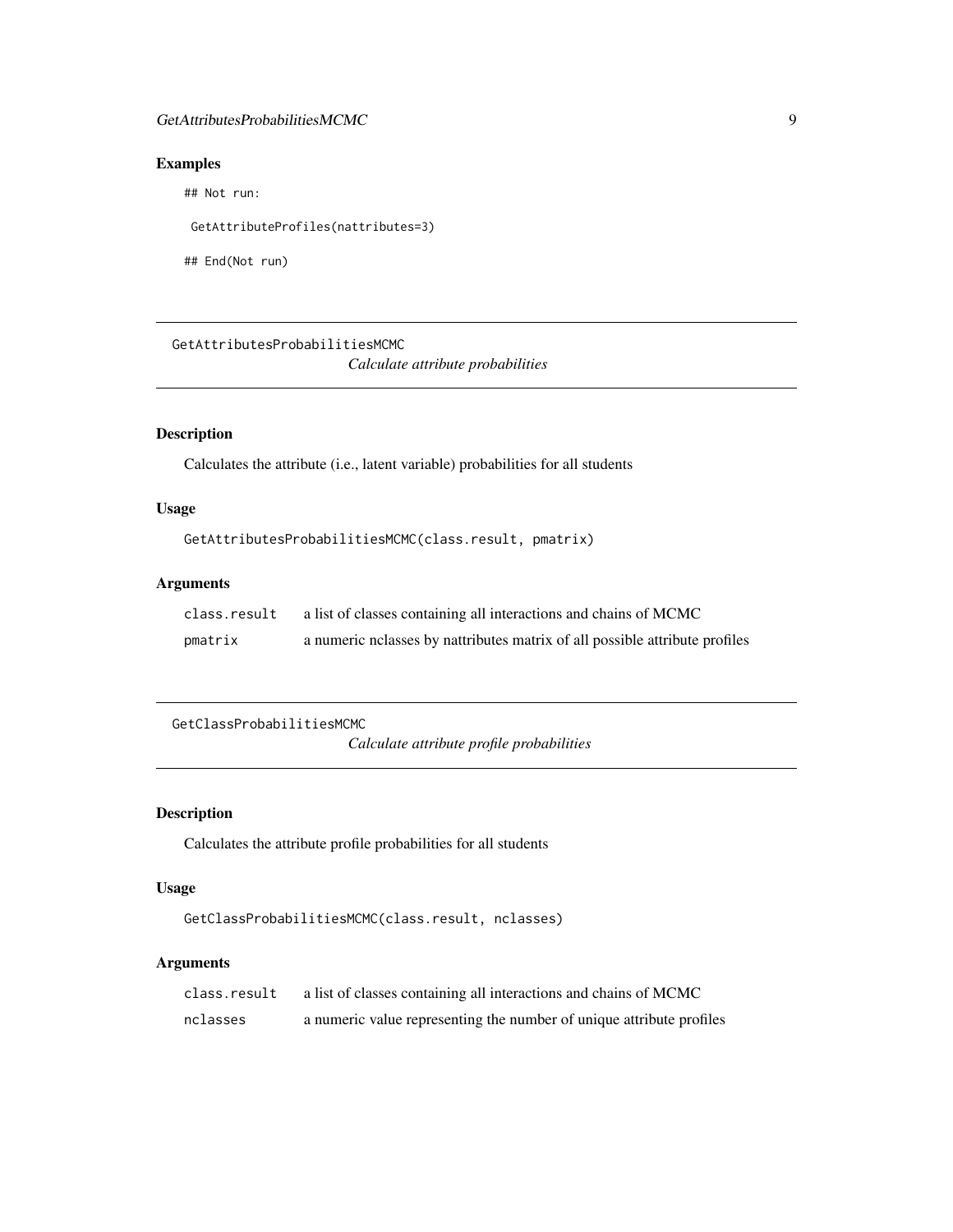<span id="page-9-0"></span>GetClassProbsFromMus *Obtain attribute profile probabilities from latent variable means*

# Description

Gets all attribute profile probabilities given mu parameters (latent variable means)

#### Usage

```
GetClassProbsFromMus(mus)
```
# Arguments

mus a 1 by nclasses numeric vector of latent variable means

#### Value

a numeric vector of all attribute profile probability values

GetGammaName *Obtain name of a particular gamma parameter*

# Description

Produces a string of the form: g\_effect\_attribtues representing gamma parameters

#### Usage

```
GetGammaName(attributes)
```
#### Arguments

attributes a string of the attributes associated with this gamma parameter

# Value

a string of the form g\_effect\_attribtues.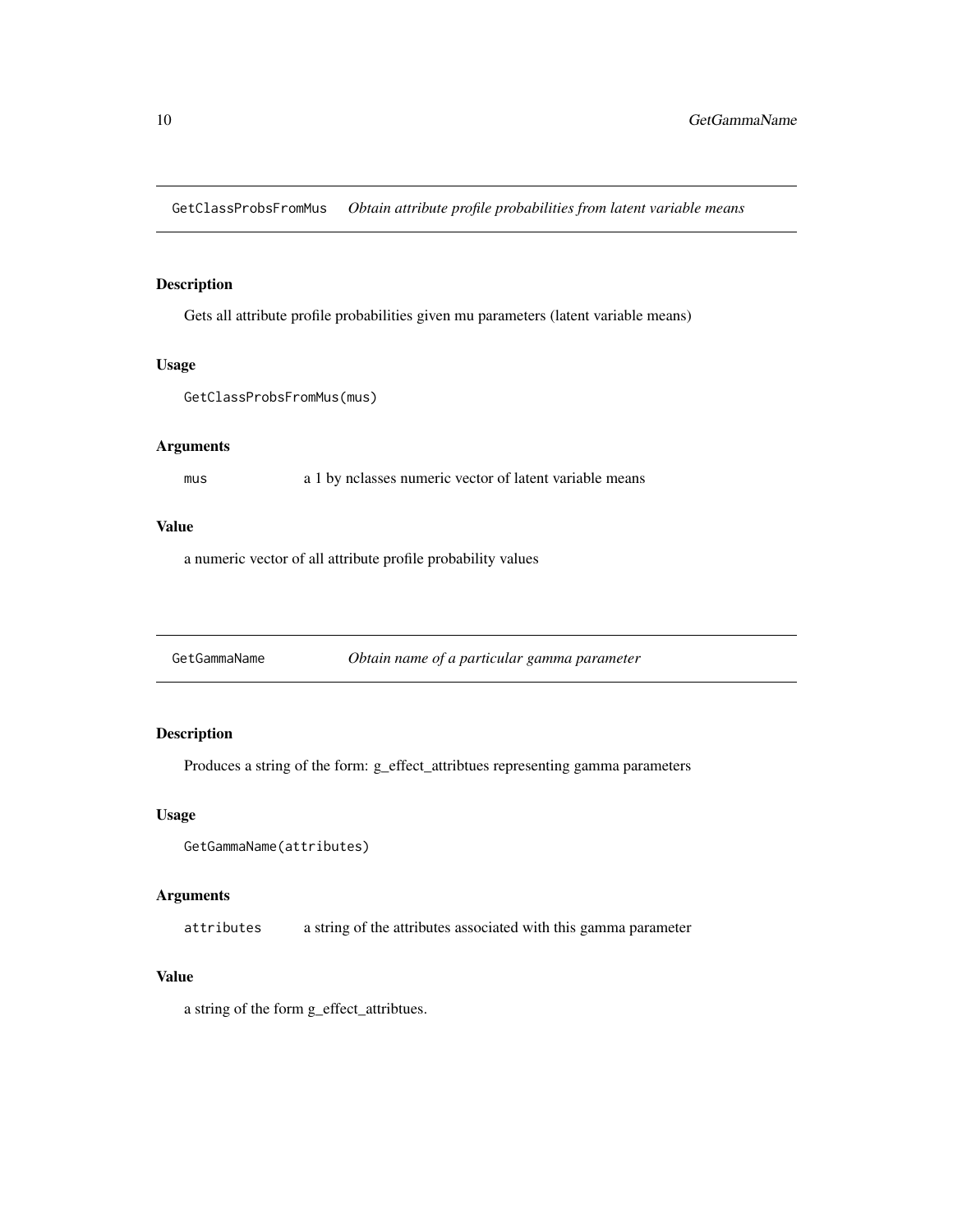<span id="page-10-0"></span>

#### Description

Gets names of all gamma parameters

# Usage

```
GetGammaNames(required.attributes)
```
#### Arguments

required.attributes

a numeric vector of attributes required to have mastered to get item correct

# Value

a String vector of names for gamma parameters

#### <span id="page-10-1"></span>GetKernelParameterNames

*Kernel Parameter Names for all DCM Models Given a Q-matrix and model type it generates item and structural parameter names. These are kernel parameters: item thresholds (*lambdas*) and latent variable thresholds (*gammas*)*

# Description

Kernel Parameter Names for all DCM Models Given a Q-matrix and model type it generates item and structural parameter names. These are kernel parameters: item thresholds (lambdas) and latent variable thresholds (gammas)

#### Usage

```
GetKernelParameterNames(qmatrix, nattributes, model.type = "DCM")
```
#### **Arguments**

| qmatrix     | a matrix of size (nitems X nattributes) that specifies which items are required<br>for mastery of each attribute <i>(i.e., latent variable)</i> |
|-------------|-------------------------------------------------------------------------------------------------------------------------------------------------|
| nattributes | a numeric value of number of attriutes                                                                                                          |
| model.type  | a string value of DCM, DINA, CRUM, DINO, NIDO, NCRUM. If not specified then the<br>default will be set to DCM                                   |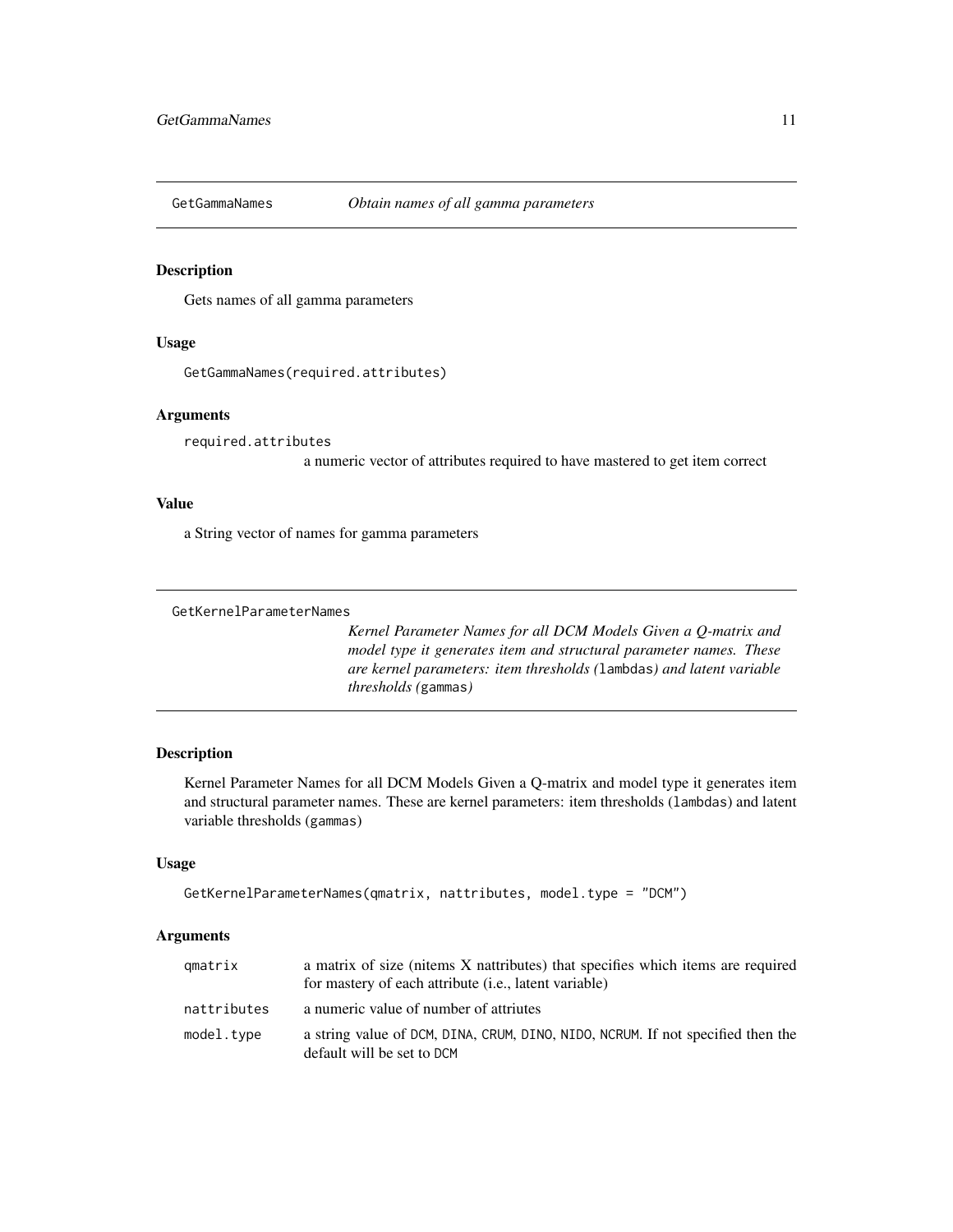<span id="page-11-0"></span>a string vector of threshold parameter names

#### Author(s)

Margi Dubal <margidubal@gmail.com> & Diane Losardo <dlosardo@amplify.com>

#### Examples

## Not run:

GetKernelParameterNames(qmatrix = qmatrix.test, nattributes=3)

## End(Not run)

GetLambdaName *Obtain name of a particular lambda parameter*

# Description

Gets the name of a particular lambda parameter and produces a string of the form: l\_item\_effect\_attribtues.

## Usage

```
GetLambdaName(item, attributes)
```
# Arguments

| item       | a numeric value representing item number              |
|------------|-------------------------------------------------------|
| attributes | a String of the attributes associated with this gamma |

# Value

a String of the form: l\_item\_effect\_attribtues.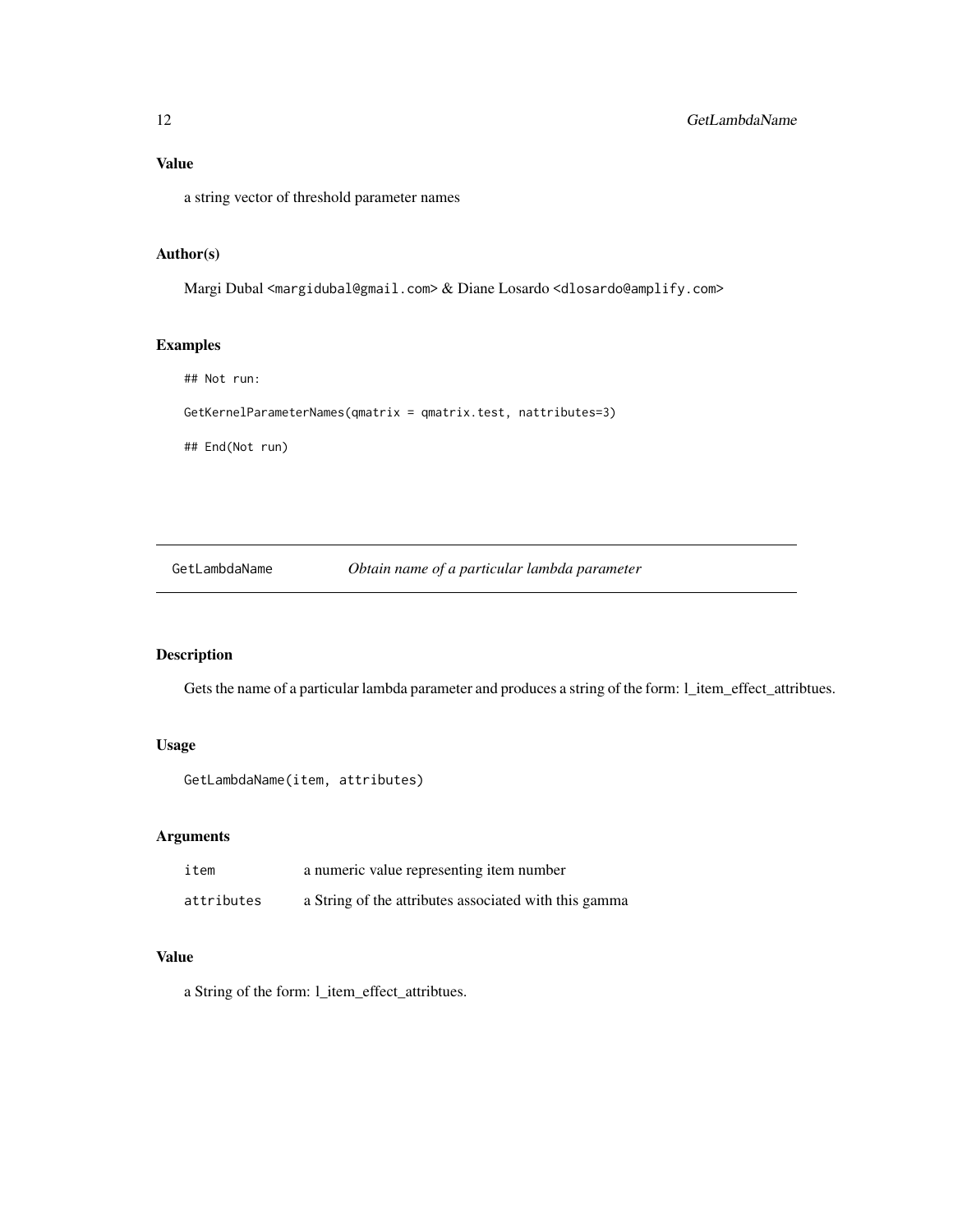<span id="page-12-0"></span>

#### Description

Gets names of lambda parameters

#### Usage

```
GetLambdaNames(item.indexes.intercepts, item.indexes.main.effects,
  required.attributes.lambda)
```
#### Arguments

```
item.indexes.intercepts
```
a numeric vector indicating which item is assoicated with the lamdba intercept at the given index and thus allowing for equality constraints. For example, with nitems  $= 3$ , this is  $c(1, 1, 1)$ , that implies that intercept lambdas across items should be contrained to equality.

item.indexes.main.effects

a numeric vector indicating which item is assoicated with the lamdba main effect at the given index and thus allowing for equality constraints. For example, with nitems = 3, this is  $c(1, 1, 1)$ , that implies that main effect (and higher order) lambdas across items should be contrained to equality.

#### required.attributes.lambda

a nclasses by nitems matrix with each cell containing a String representing the attributes required for the given class and item specific to lambda parameters.

#### Value

a String vector of names of lambda parameters

GetLambdaNamesForItem *Gets lambda names for a given item*

#### Description

Gets lambda names for a given item

#### Usage

```
GetLambdaNamesForItem(item.index.intercept, item.index.main.effect,
  required.attributes)
```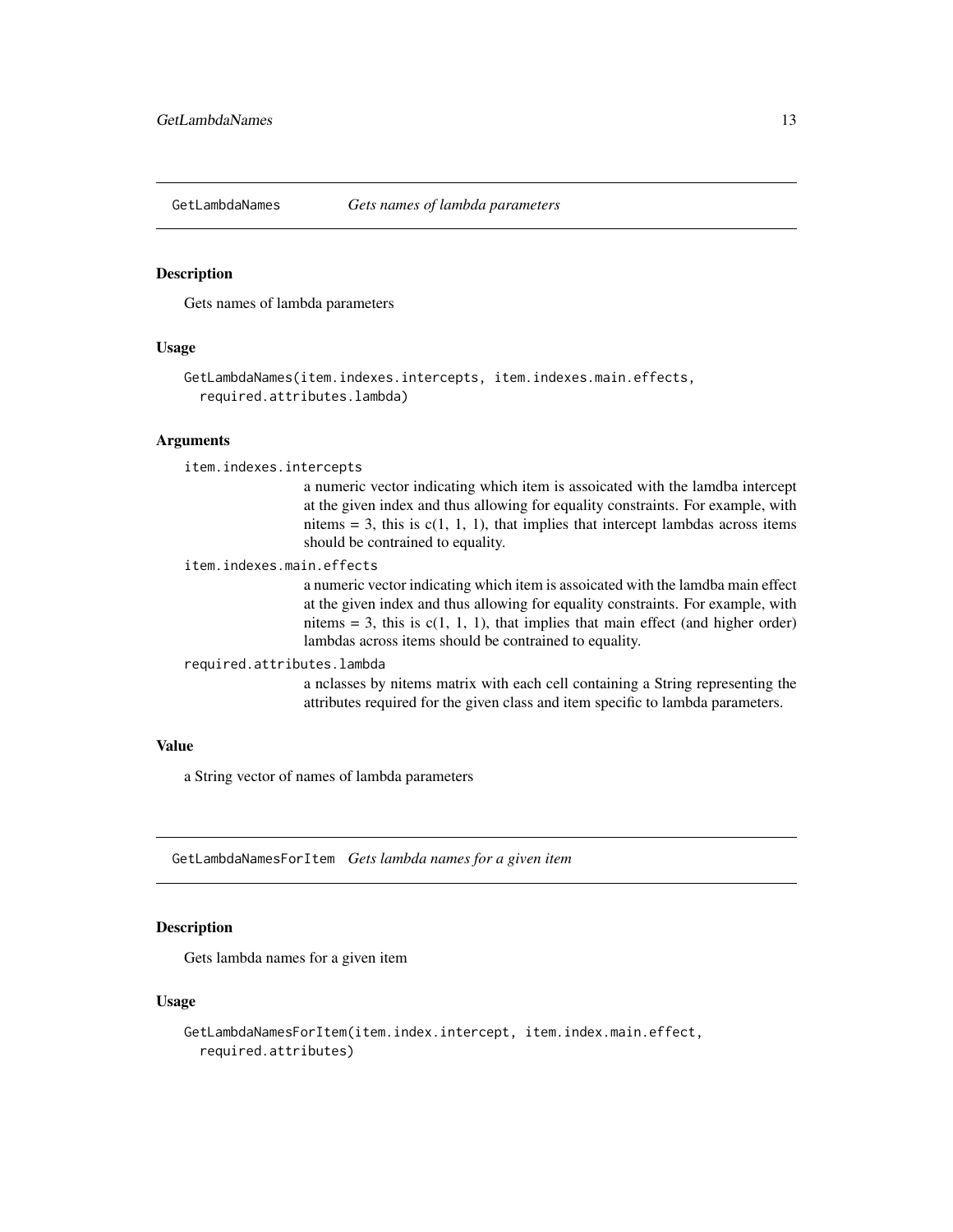# Arguments

#### Value

a String vector of lambda names for one item

GetMusFromGammas *Calcualte attribute means from gamma parameters*

#### Description

Give gamma parameters and all attribute profiles, calculates the attribute means (i.e., mus)

#### Usage

```
GetMusFromGammas(estimates0, pmatrix)
```
#### Arguments

| estimates0 | a numeric vector of parameter estimates in the form of lambdas and gammas   |
|------------|-----------------------------------------------------------------------------|
| pmatrix    | a numeric nelasses by nattributes matrix of all possible attribute profiles |

<span id="page-13-1"></span>GetParameterNames *Parameter Names for All DCM Models*

# Description

Given a Q-matrix and parameterization method it generates item and structural parameter names. These are non-kernel parameters: item thresholds (taus) and latent variable thresholds (nus)

# Usage

```
GetParameterNames(qmatrix, nattributes, parameterization.method = 'Mplus')
```
<span id="page-13-0"></span>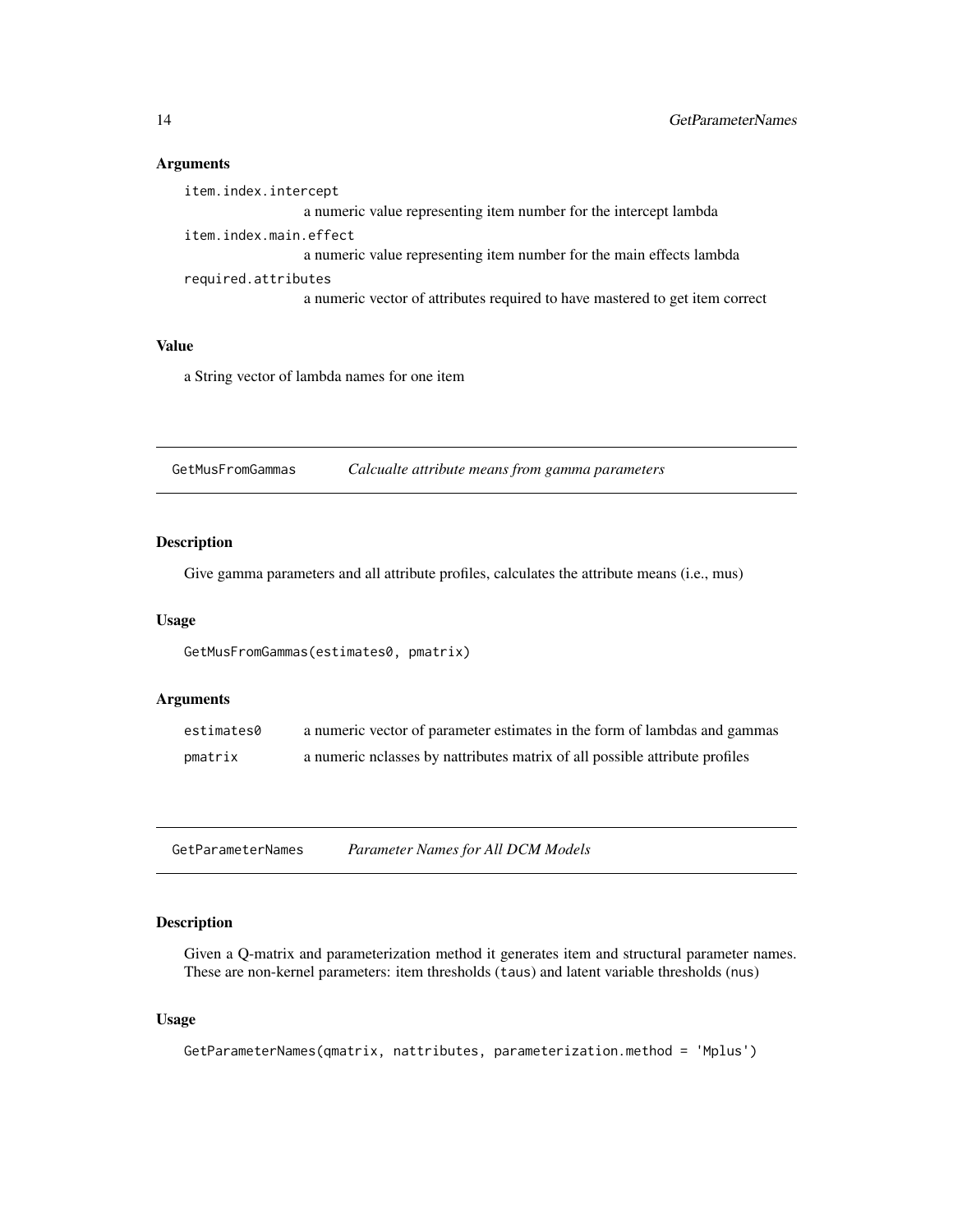#### <span id="page-14-0"></span>Arguments

| qmatrix                 | a matrix of size (nitems X nattributes) that specifies which items are required<br>for mastery of each attribute (i.e., latent variable) |  |
|-------------------------|------------------------------------------------------------------------------------------------------------------------------------------|--|
| nattributes             | a numeric value of number of attriutes                                                                                                   |  |
| parameterization.method |                                                                                                                                          |  |
|                         | optional character string of parameterization method used to calibrated parame-                                                          |  |
|                         | ters. If not specified then the default will be set to Mplus                                                                             |  |

#### Value

a string vector of threshold parameter names

# Author(s)

Margi Dubal <margidubal@gmail.com> & Diane Losardo <dlosardo@amplify.com>

# Examples

## Not run:

GetParameterNames(qmatrix = qmatrix.test, nattributes=3)

## End(Not run)

GetParameterResultsMCMC

*Calculate results for attributes and attribute profiles*

# Description

Calculates results for attributes and attribute profiles for all students based on MCMC output

# Usage

```
GetParameterResultsMCMC(parameter.result)
```
# Arguments

parameter.result

a list parameter estimates for each iterations and chains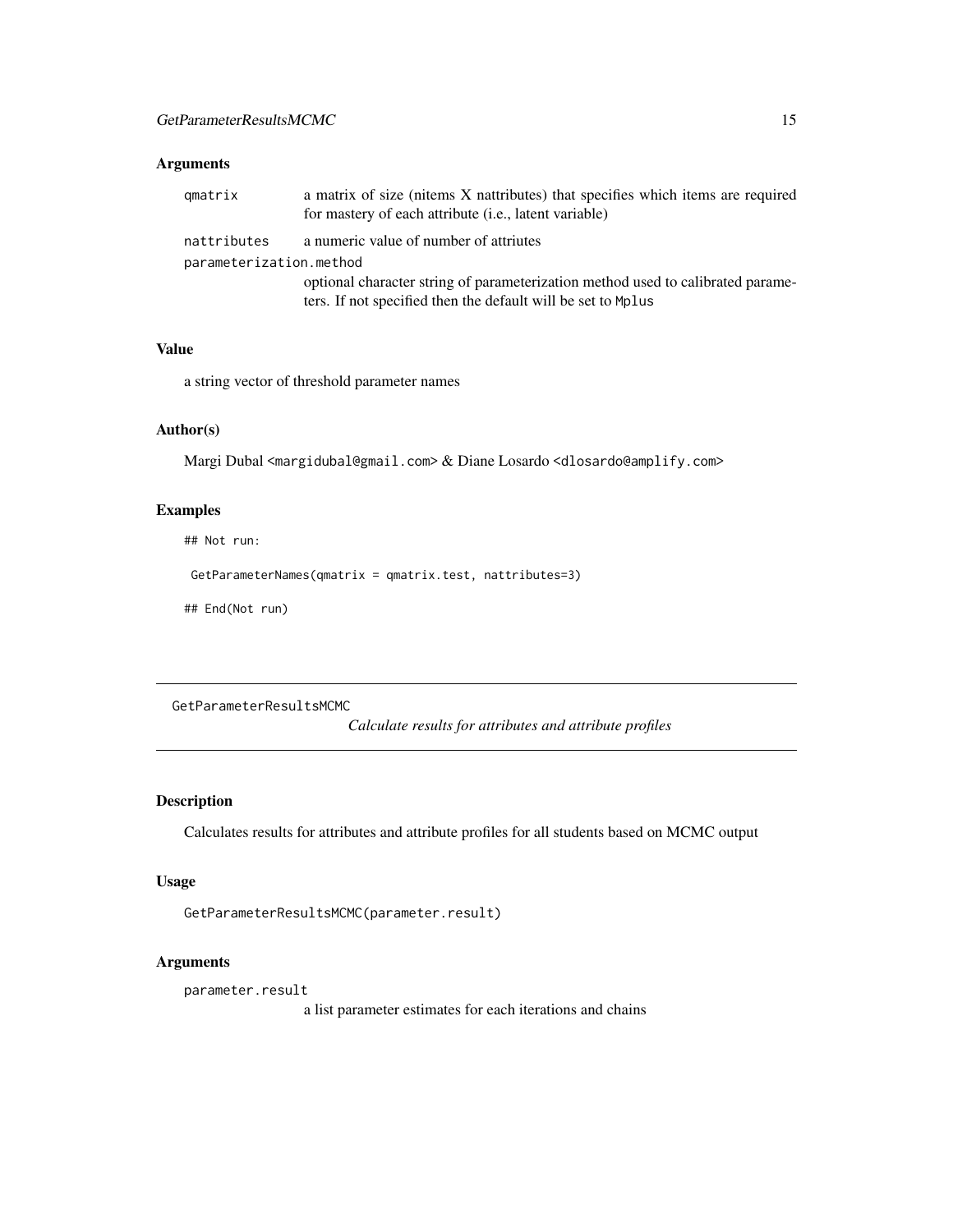<span id="page-15-0"></span>GetProbCorrectNcrum *Calculate item probability of correct response for NCRUM parameterization*

# Description

Calculates the probability of a correct response for an item given an NCRUM parameterization

# Usage

```
GetProbCorrectNcrum(pi.i.star.prime, r.ia.star, q.ia, alphas)
```
# Arguments

|  |  |  |  |  |  |  | pi.i.star.prime |
|--|--|--|--|--|--|--|-----------------|
|--|--|--|--|--|--|--|-----------------|

| a numeric value for the probability of a correct response for item i given that no<br>attributes have been mastered.                                         |
|--------------------------------------------------------------------------------------------------------------------------------------------------------------|
| a numeric 1 x nattributes vector of the penalty probabilities for this item of a<br>correct response for each required attribute that has not been mastered. |
| a numeric 1 x nattributes vector of the quality entries for the given item.                                                                                  |
| a numeric 1 x nattributes vector with a 1 if a student has mastered an attribute<br>and 0 otherwise.                                                         |
|                                                                                                                                                              |

# Value

the numeric value representing the probability of a correct response for the ith item.

GetRequiredAttributes *Generate required attributes*

# Description

Generates a matrix of required attributes

# Usage

```
GetRequiredAttributes(qmatrix, pmatrix)
```
## Arguments

| amatrix | a nitems by nattributes matrix that specifies which items are required for mastery |
|---------|------------------------------------------------------------------------------------|
|         | of each attribute ( <i>i.e.</i> , latent variable)                                 |
| pmatrix | a numeric notal by national matrix of all possible attribute profiles              |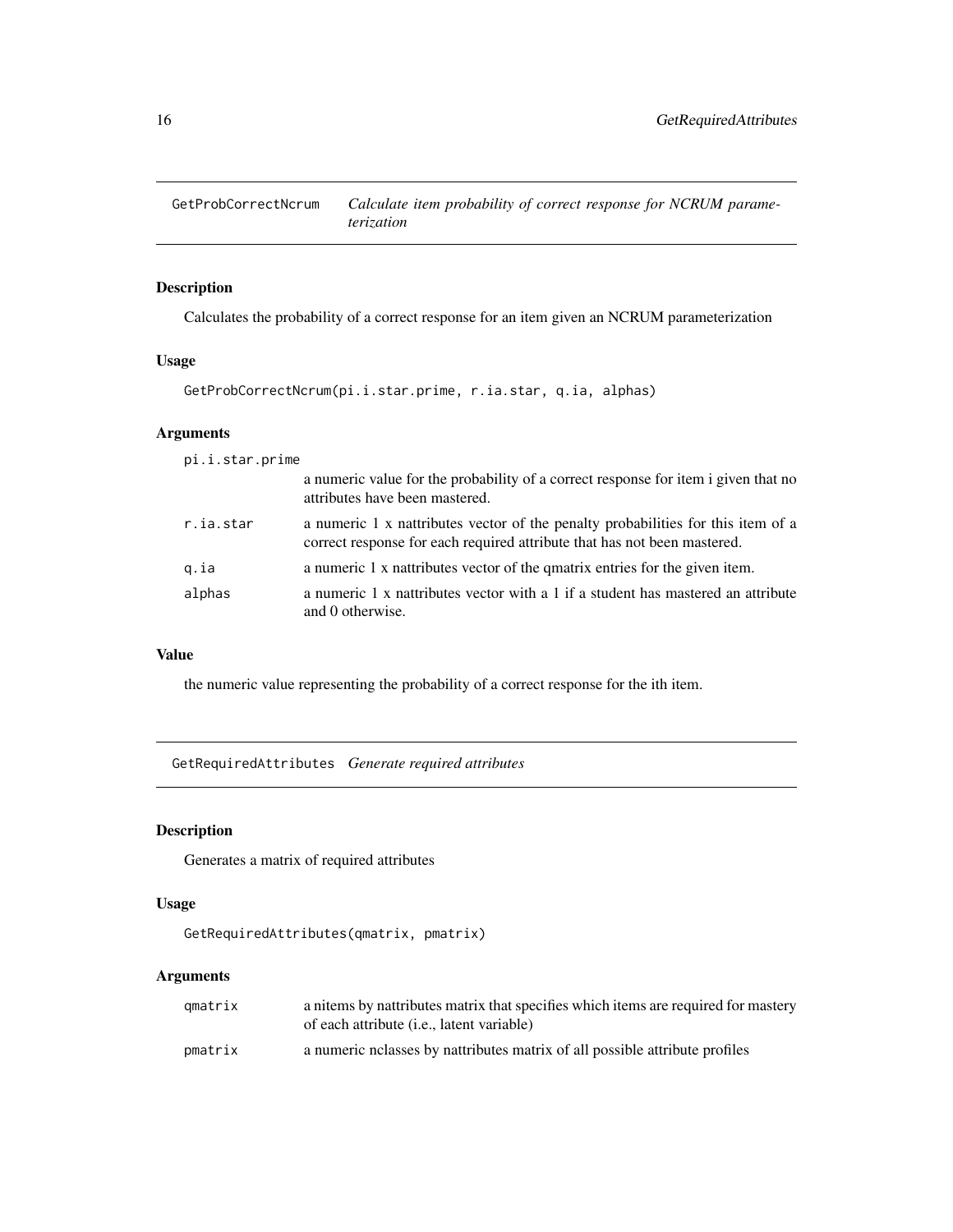<span id="page-16-0"></span>a nclasses by nitems character matrix with Strings representing the required attributes for a given item and class.

GetRequiredAttributesLambdaCrum *Calculate required attributes for lambdas for a CRUM model.*

#### Description

Calculates required attributes for a model parameterized in the LCDM framework using the CRUM model

#### Usage

GetRequiredAttributesLambdaCrum(required.attributes.tau)

### Arguments

required.attributes.tau

a nclasses by nitems matrix with each cell containing a String representing the attributes required for the given class and item specific to tau parameters.

#### Value

a nclasses by nitems matrix with each cell containing a String representing the attributes required for the given class and item specific to lambda parameters for the CRUM model.

GetRequiredAttributesLambdaDina *Calculate required attributes for lambdas for a DINA model.*

#### Description

Calculates required attributes for a model parameterized in the LCDM framework using the DINA model

#### Usage

GetRequiredAttributesLambdaDina(required.attributes.tau)

#### Arguments

required.attributes.tau

a nclasses by nitems matrix with each cell containing a String representing the attributes required for the given class and item specific to tau parameters.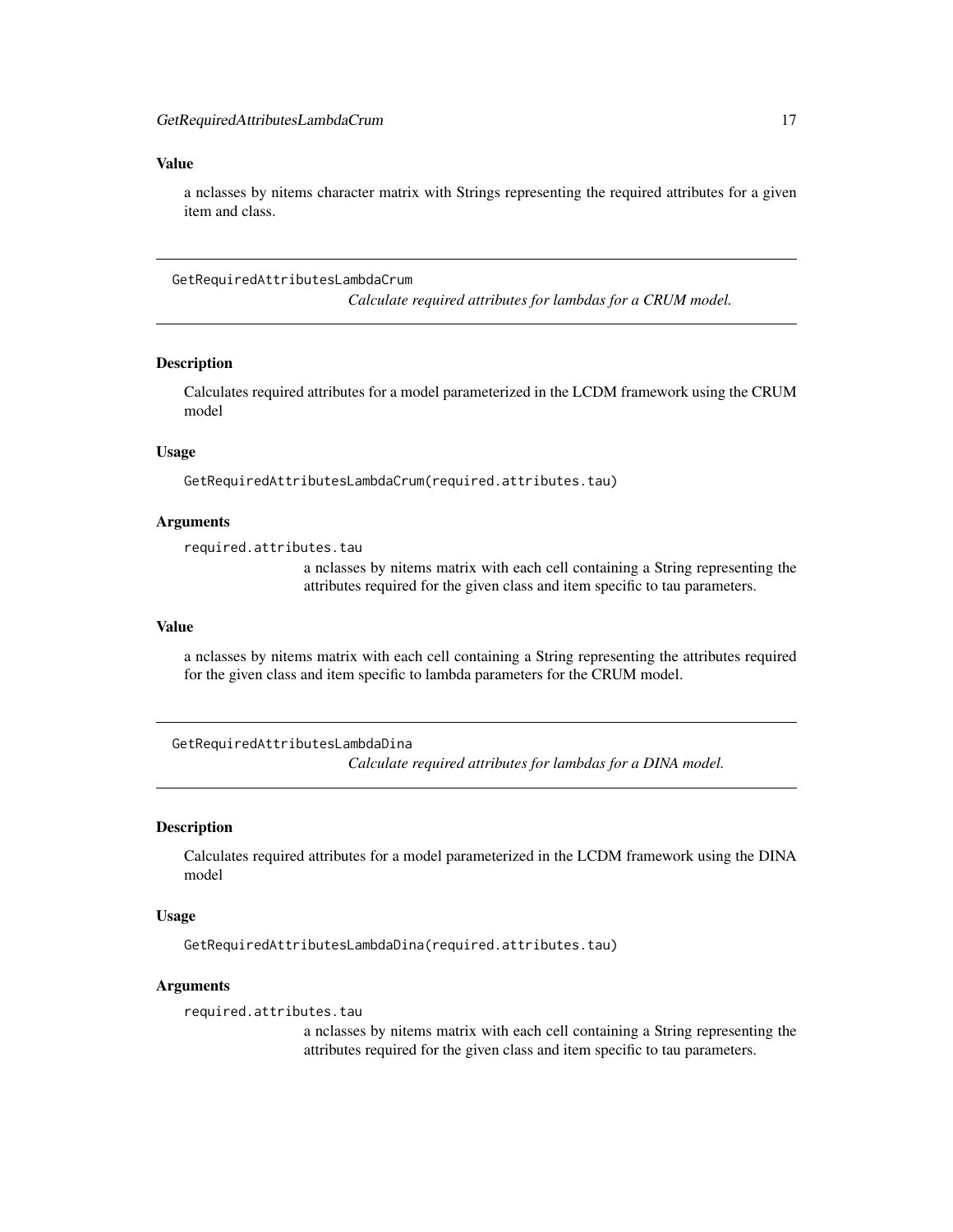<span id="page-17-0"></span>a nclasses by nitems matrix with each cell containing a String representing the attributes required for the given class and item specific to lambda parameters for the DINA model.

GetRequiredAttributesLambdaDino *Calculate required attributes for lambdas for a DINO model.*

Description

Calculates required attributes for a model parameterized in the LCDM framework using the DINO model

#### Usage

GetRequiredAttributesLambdaDino(required.attributes.tau)

### Arguments

required.attributes.tau

a nclasses by nitems matrix with each cell containing a String representing the attributes required for the given class and item specific to tau parameters.

#### Value

a nclasses by nitems matrix with each cell containing a String representing the attributes required for the given class and item specific to lambda parameters for the DINO model.

GetRequiredAttributesLambdaFullDCM *Calculate required attributes for lamdbas fully specified DCM*

#### Description

Calculates required attributes for a model parameterized in the LCDM framework using the fully specified DCM model.

#### Usage

GetRequiredAttributesLambdaFullDCM(required.attributes.tau)

#### Arguments

required.attributes.tau

a nclasses by nitems matrix with each cell containing a String representing the attributes required for the given class and item specific to tau parameters.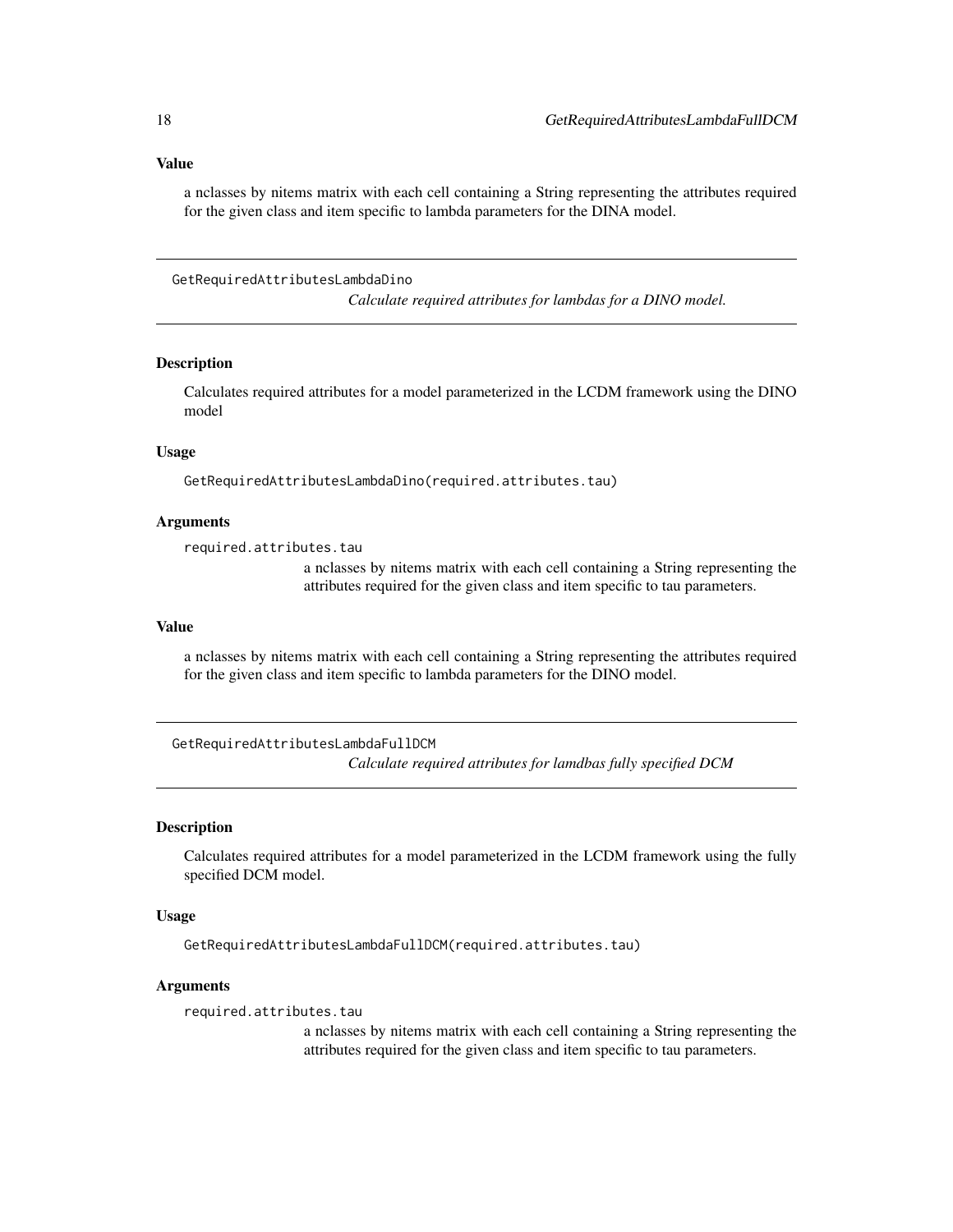<span id="page-18-0"></span>a nclasses by nitems matrix with each cell containing a String representing the attributes required for the given class and item specific to lambda parameters for the a fully specific DCM model.

GetRequiredAttributesLambdaNido

*Calculate required attributes for lambdas for a NIDO model.*

#### Description

Calculates required attributes for a model parameterized in the LCDM framework using the NIDO model

#### Usage

GetRequiredAttributesLambdaNido(required.attributes.tau)

# Arguments

required.attributes.tau

a nclasses by nitems matrix with each cell containing a String representing the attributes required for the given class and item specific to tau parameters.

#### Value

a nclasses by nitems matrix with each cell containing a String representing the attributes required for the given class and item specific to lambda parameters for the NIDO model.

GetThresholdLabels *Obtain item threshold labels*

#### **Description**

Gets item threshold labels for a given qmatrix and pmatrix

#### Usage

```
GetThresholdLabels(qmatrix, pmatrix)
```
#### Arguments

| qmatrix | a numeric nitems by nattributes matrix that specifies which items are required |
|---------|--------------------------------------------------------------------------------|
|         | for mastery of each attribute <i>(i.e., latent variable)</i>                   |
| pmatrix | a numeric nelasses by nattributes matrix of all possible attribute profiles    |

# Value

an nclasses by nitems character matrix with appropriate threshold labels.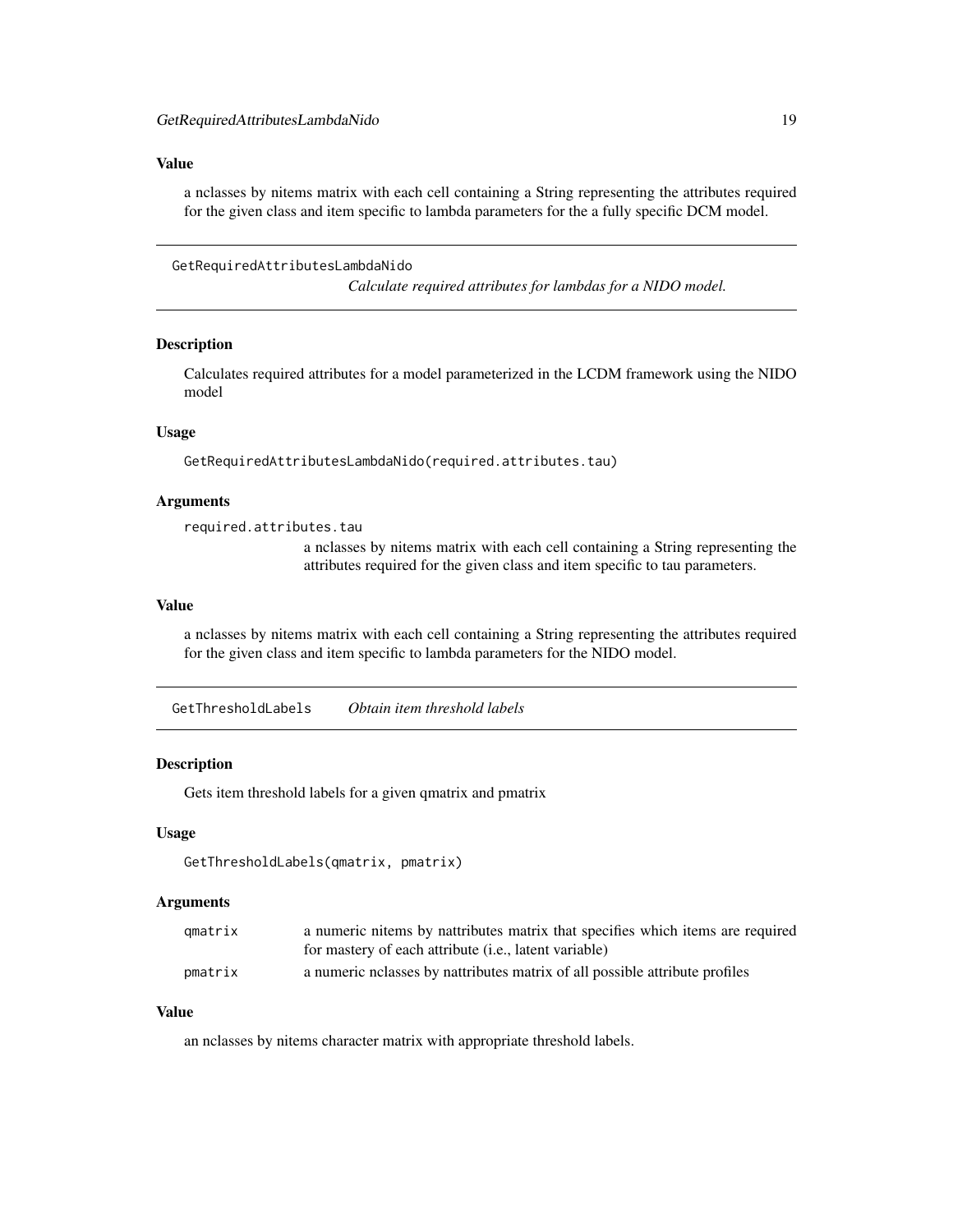<span id="page-19-0"></span>GetThresholdValues *GetThresholdValues*

# Description

GetThresholdValues

# Usage

GetThresholdValues(threshold.labels, taus)

# Arguments

| threshold.labels |                                                                                                                      |
|------------------|----------------------------------------------------------------------------------------------------------------------|
|                  | an nelasses by nitems character matrix with appropriate threshold labels.                                            |
| taus             | numeric vector of taus correctly named threshold.labels.cls: String vector of<br>names of thresholds for given class |

GetThresholdValuesKernel

*Calculate item threshold values for kernel parameterization*

# Description

Calculates the item threshold values for a kernel parameterization of a DCM model using lambdas

# Usage

GetThresholdValuesKernel(lambda.equations, estimates0, threshold.labels)

# Arguments

| lambda.equations |                                                                                                      |  |
|------------------|------------------------------------------------------------------------------------------------------|--|
|                  | an nelasses by nitems character matrix with tau values represented as a function<br>of lambda values |  |
| estimates0       | a numeric vector of parameter estimates in the form of lambdas and gammas                            |  |
| threshold.labels |                                                                                                      |  |
|                  | an nelasses by nitems character matrix with appropriate threshold labels.                            |  |

# Value

a list of a numeric vector of item threshold values and an nclasses by nitems numeric matrix of item threshold values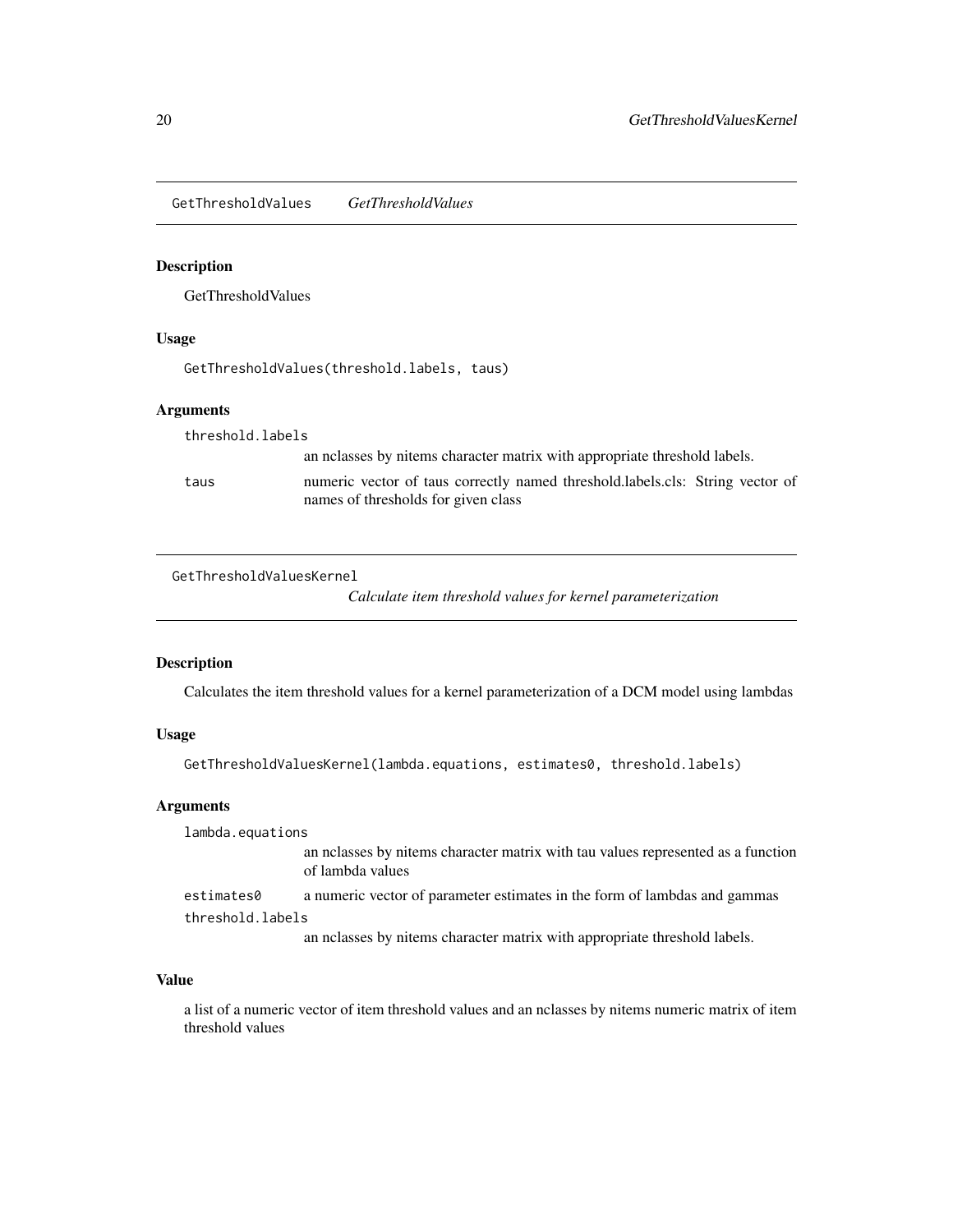<span id="page-20-0"></span>GetThresholdValuesKernelPiR

*Calculate item threshold values for NCRUM parameterization*

# Description

Calculates all item threshold values for an NCRUM parameterization given parameter estimates, qmatrix, attribute profiles, and threshold label matrix.

#### Usage

```
GetThresholdValuesKernelPiR(estimates0, qmatrix, pmatrix, threshold.labels)
```
# Arguments

| estimates0       | a numeric vector of parameter estimates in the form of pis and rs                                                                              |
|------------------|------------------------------------------------------------------------------------------------------------------------------------------------|
| qmatrix          | a numeric nitems by nattributes matrix that specifies which items are required<br>for mastery of each attribute <i>(i.e., latent variable)</i> |
| pmatrix          | a numeric notal by national matrix of all possible attribute profiles                                                                          |
| threshold.labels |                                                                                                                                                |
|                  | an nelasses by nitems character matrix with appropriate item threshold labels                                                                  |

#### Value

a numeric vector of item threshold values

head,attribute.class-method *headattribute.class*

# Description

headattribute.class

# Usage

```
## S4 method for signature 'attribute.class'
head(x)
```
# Arguments

x [attribute.class](#page-2-1) input object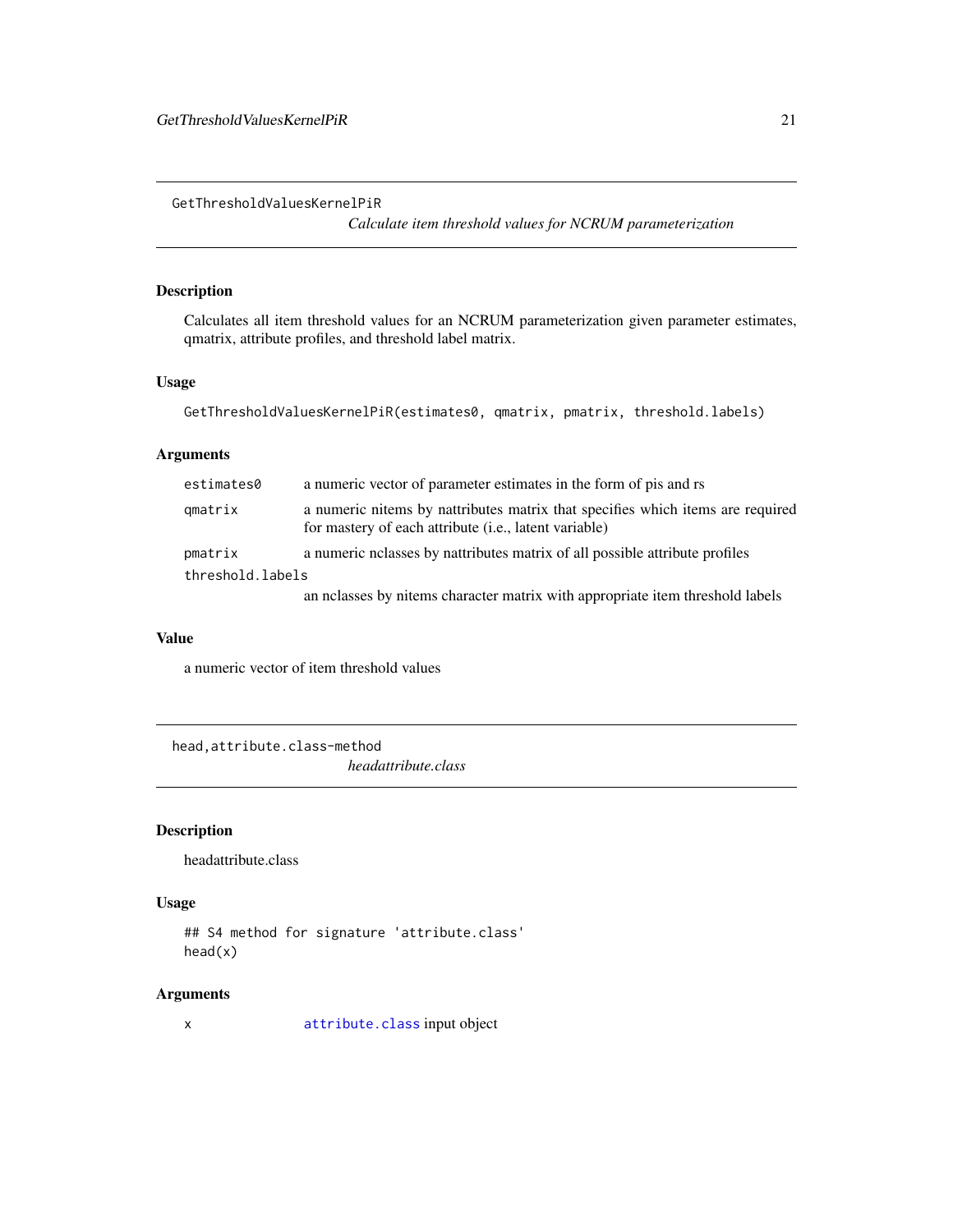<span id="page-21-0"></span>head,attribute.profile.class-method *head attribute.profile.class*

# Description

head attribute.profile.class

# Usage

```
## S4 method for signature 'attribute.profile.class'
head(x)
```
#### Arguments

x [attribute.profile.class](#page-3-1) input object

InitializeParameters *Initialize parameter estimates*

# Description

Obtains appropriate parameter estimates for a non-kernel model (e.g., taus and nus)

#### Usage

```
InitializeParameters(estimates, nclasses)
```
#### Arguments

| estimates | a vector of parameter estimates                                      |
|-----------|----------------------------------------------------------------------|
| nclasses  | a numeric value representing the number of unique attribute profiles |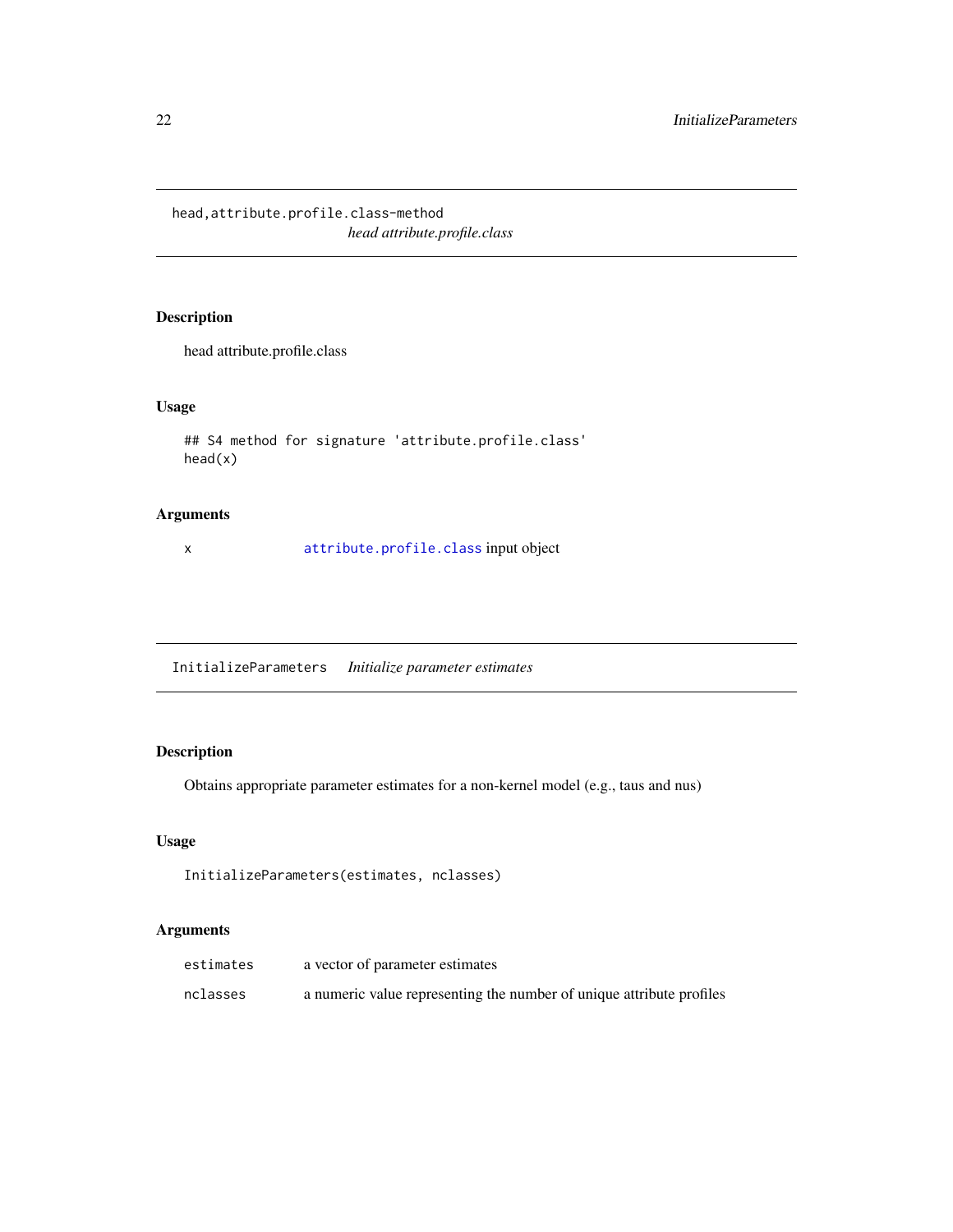<span id="page-22-0"></span>

#### Description

If applicable, randomly samples new set of parameter estimates, obtains applicable estimates and uses those to calculate threshold values for both items and latent variables, draws new set of alpha values.

#### Usage

```
iterate(nattributes, class0, estimates0, threshold.labels, lambda.equations,
 is.pi.r, parameter.means, parameter.acov, observations, nobservations,
 is.parameter.randomized, qmatrix, pmatrix)
```
# Arguments

| nattributes                              | numberic value for number of attributes                                                                                                                                                                                                               |  |  |
|------------------------------------------|-------------------------------------------------------------------------------------------------------------------------------------------------------------------------------------------------------------------------------------------------------|--|--|
| class0                                   | The previous value of attribute profile for each respondent                                                                                                                                                                                           |  |  |
| estimates0                               | a numeric vector of parameter estimates                                                                                                                                                                                                               |  |  |
| threshold.labels                         |                                                                                                                                                                                                                                                       |  |  |
|                                          | an nclasses by nitems character matrix with appropriate threshold labels                                                                                                                                                                              |  |  |
| lambda.equations                         |                                                                                                                                                                                                                                                       |  |  |
|                                          | equations for lambda parameters                                                                                                                                                                                                                       |  |  |
| is.pi.r                                  | If FALSE (the default), parameter values are the type of taus and nus or lambdas<br>and gammas else they are the type pis and rs as used in NC-RUM parameteri-<br>zation                                                                              |  |  |
| parameter.means                          |                                                                                                                                                                                                                                                       |  |  |
|                                          | a numerical vector of calibrated item and structural parameters                                                                                                                                                                                       |  |  |
|                                          | parameter. acov a numerical matrix of covariances of item and structural parameters                                                                                                                                                                   |  |  |
| observations                             | a data frame or matrix of dichotomous responses                                                                                                                                                                                                       |  |  |
| nobservations<br>is.parameter.randomized | a numeric value of number of observations                                                                                                                                                                                                             |  |  |
|                                          | if true parameter estimates are randomized using acov matrix                                                                                                                                                                                          |  |  |
| qmatrix                                  | a data frame or matrix of 1s and 0s indicating relation between items and at-<br>tributes. This matrix specifies which items are required for mastery of each at-<br>tribute (i.e., latent variable). A matrix must be a size of nItems X nAttributes |  |  |
| pmatrix                                  | a numeric nclasses by nattributes matrix of all possible attribute profiles                                                                                                                                                                           |  |  |

# Value

a list of newly sampled classes and parameter estimates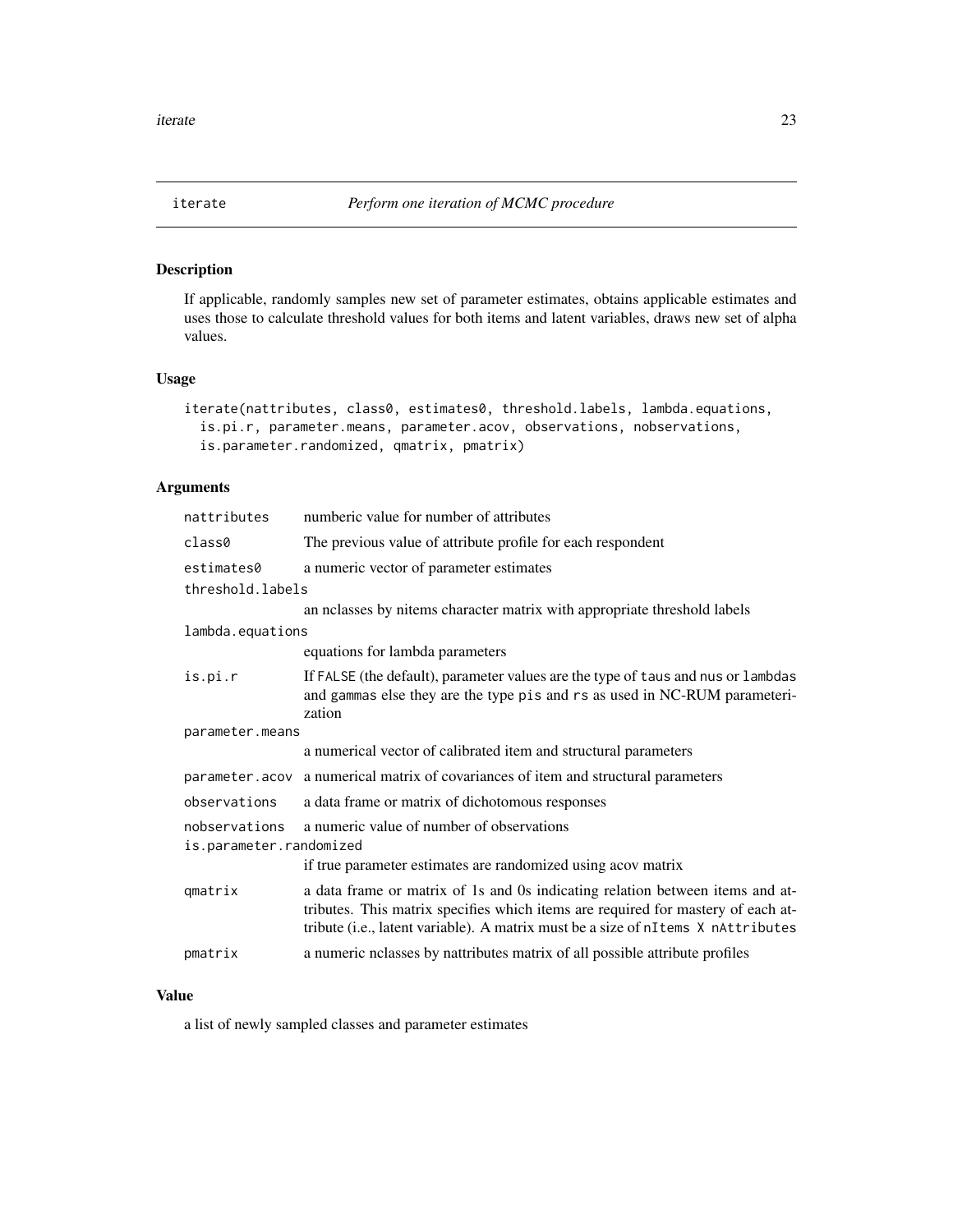<span id="page-23-0"></span>LongFormatResults *Tranform dataframe to long format*

# Description

Given a dataframe in wide format, transform to long format

# Usage

```
LongFormatResults(d, result.type = "class")
```
# Arguments

|             | a list of MCMC output either classes or parameter estimates           |
|-------------|-----------------------------------------------------------------------|
| result.type | optional character strings containing result type: class or parameter |

mcmc *Performs MCMC routine for DCM*

#### Description

Performs MCMC routine for DCM

#### Usage

```
mcmc(observations, nattributes, qmatrix, pmatrix, parameter.means,
 parameter.acov, nobservations, nreps, initial.class, nchains,
  threshold.labels, lambda.equations, is.pi.r, is.parameter.randomized,
 parameterization.method, percent.reps.to.discard)
```
# Arguments

| observations    | a data frame or matrix of dichotomous responses                                                                                                                                                                                                       |  |
|-----------------|-------------------------------------------------------------------------------------------------------------------------------------------------------------------------------------------------------------------------------------------------------|--|
| nattributes     | numeric value of number of attributes                                                                                                                                                                                                                 |  |
| qmatrix         | a data frame or matrix of 1s and 0s indicating relation between items and at-<br>tributes. This matrix specifies which items are required for mastery of each at-<br>tribute (i.e., latent variable). A matrix must be a size of nItems X nAttributes |  |
| pmatrix         | a numeric notal by national matrix of all possible attribute profiles                                                                                                                                                                                 |  |
| parameter.means |                                                                                                                                                                                                                                                       |  |
|                 | a numerical vector of calibrated item and structural parameters                                                                                                                                                                                       |  |
|                 | parameter acov a numerical matrix of covariances of item and structural parameters                                                                                                                                                                    |  |
| nobservations   | a numeric value indicating number of rows of the observation data frame or<br>matrix                                                                                                                                                                  |  |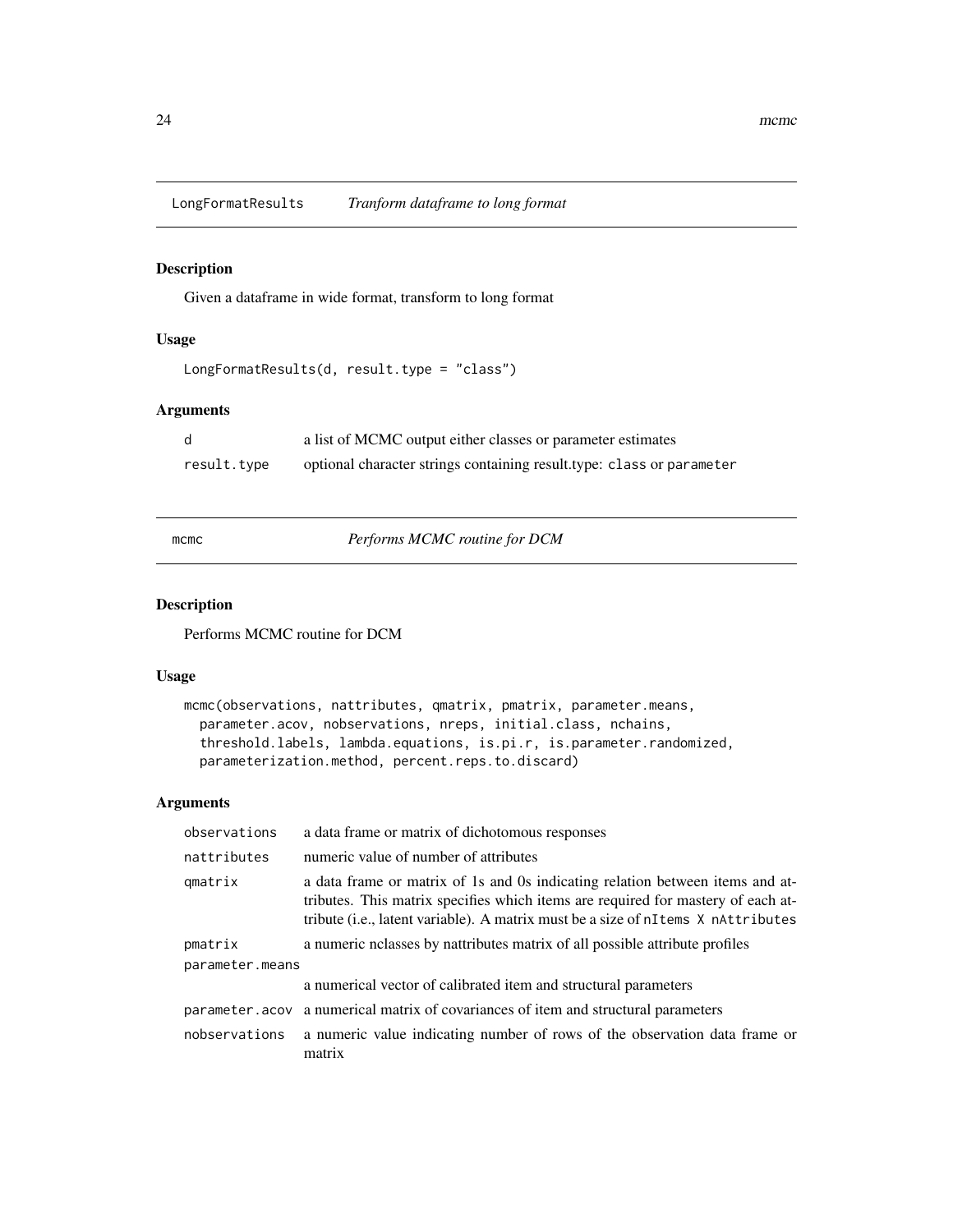#### <span id="page-24-0"></span>observations.test 25

| nreps                       | The number of iterations in MCMC per chain                                                                                                                               |  |
|-----------------------------|--------------------------------------------------------------------------------------------------------------------------------------------------------------------------|--|
| initial.class               | The initial value of attribute profile for each respondent                                                                                                               |  |
| nchains<br>threshold.labels | The number of chains in MCMC                                                                                                                                             |  |
|                             | an nelasses by nitems character matrix with appropriate item threshold labels                                                                                            |  |
| lambda.equations            |                                                                                                                                                                          |  |
|                             | lambda parameter equations                                                                                                                                               |  |
| is.pi.r                     | If FALSE (the default), parameter values are the type of taus and nus or lambdas<br>and gammas else they are the type pis and rs as used in NC-RUM parameteri-<br>zation |  |
| is.parameter.randomized     |                                                                                                                                                                          |  |
|                             | if true parameter estimates are randomized using acov matrix                                                                                                             |  |
| parameterization.method     | optional character string of parameterization method used to calibrate parame-<br>ters                                                                                   |  |
| percent.reps.to.discard     |                                                                                                                                                                          |  |
|                             | The percent of iterations to be discarded                                                                                                                                |  |

#### Value

a list of class and parameter data frame containing all accepted iteraction of MCMC

observations.test *Obervations*

# Description

This data set list the dichotomous responses of students for a test containing 11 items.

# Usage

observations.test

#### Format

a data frame containing 15 students and 11 items. 1 student per row

# Author(s)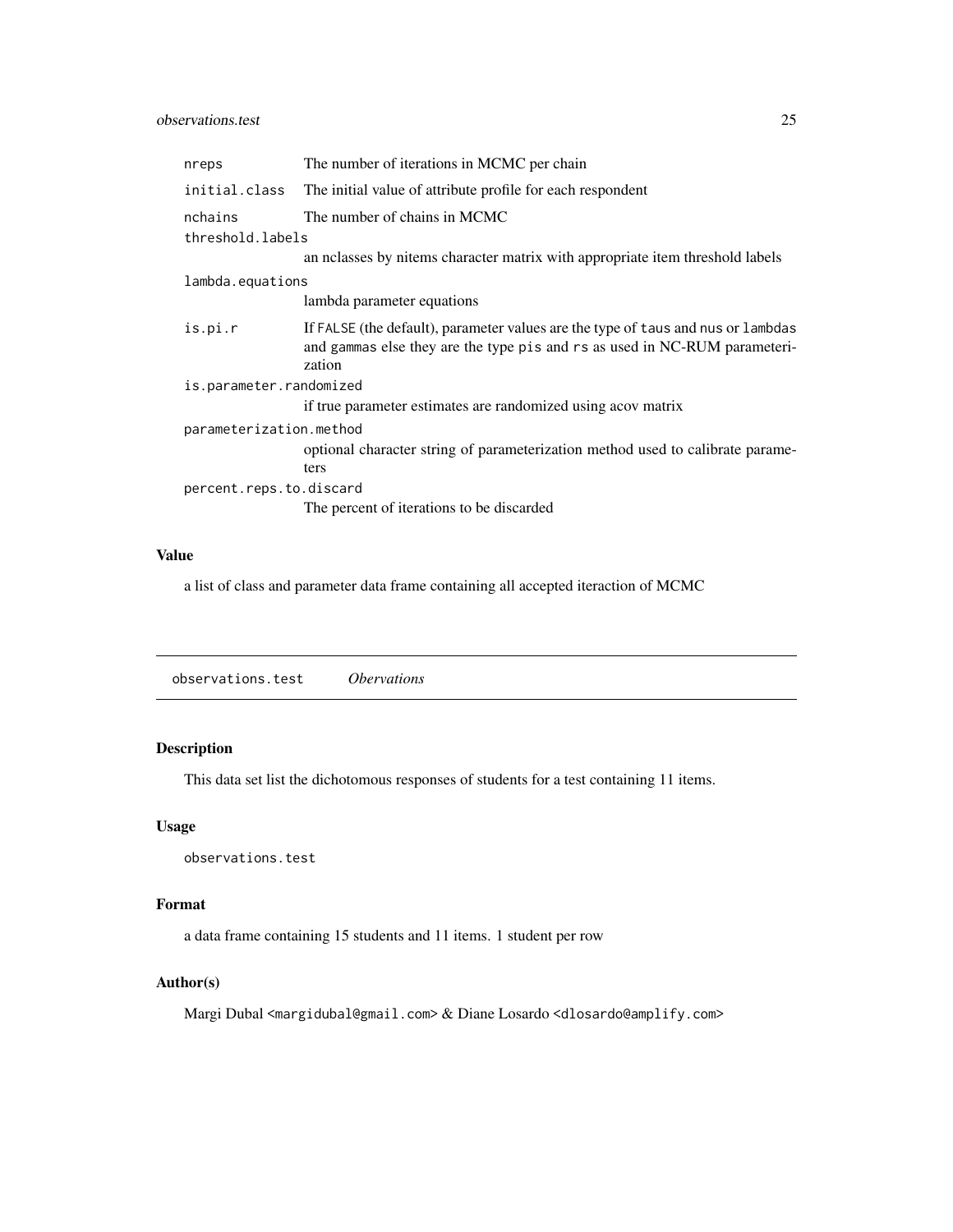<span id="page-25-0"></span>parameter.acov.DCM.Mplus.interaction.test

*Covariance matrix of parameter estimates calibrated using Mplus for fully saturated model and Q-matrix with interaction.*

# Description

matrix of covariances of all model parameters. If NULL (the default) model parameters are not randomized for each iteration of MCMC

#### Usage

parameter.acov.DCM.Mplus.interaction.test

#### Format

A data frame

#### Author(s)

Margi Dubal <margidubal@gmail.com> & Diane Losardo <dlosardo@amplify.com>

```
parameter.acov.DCM.Mplus.test
```
*Covariance matrix of parameter estimates calibrated using Mplus for fully saturated model.*

#### Description

matrix of covariances of all model parameters. If NULL (the default) model parameters are not randomized for each iteration of MCMC

#### Usage

parameter.acov.DCM.Mplus.test

# Format

A data frame

#### Author(s)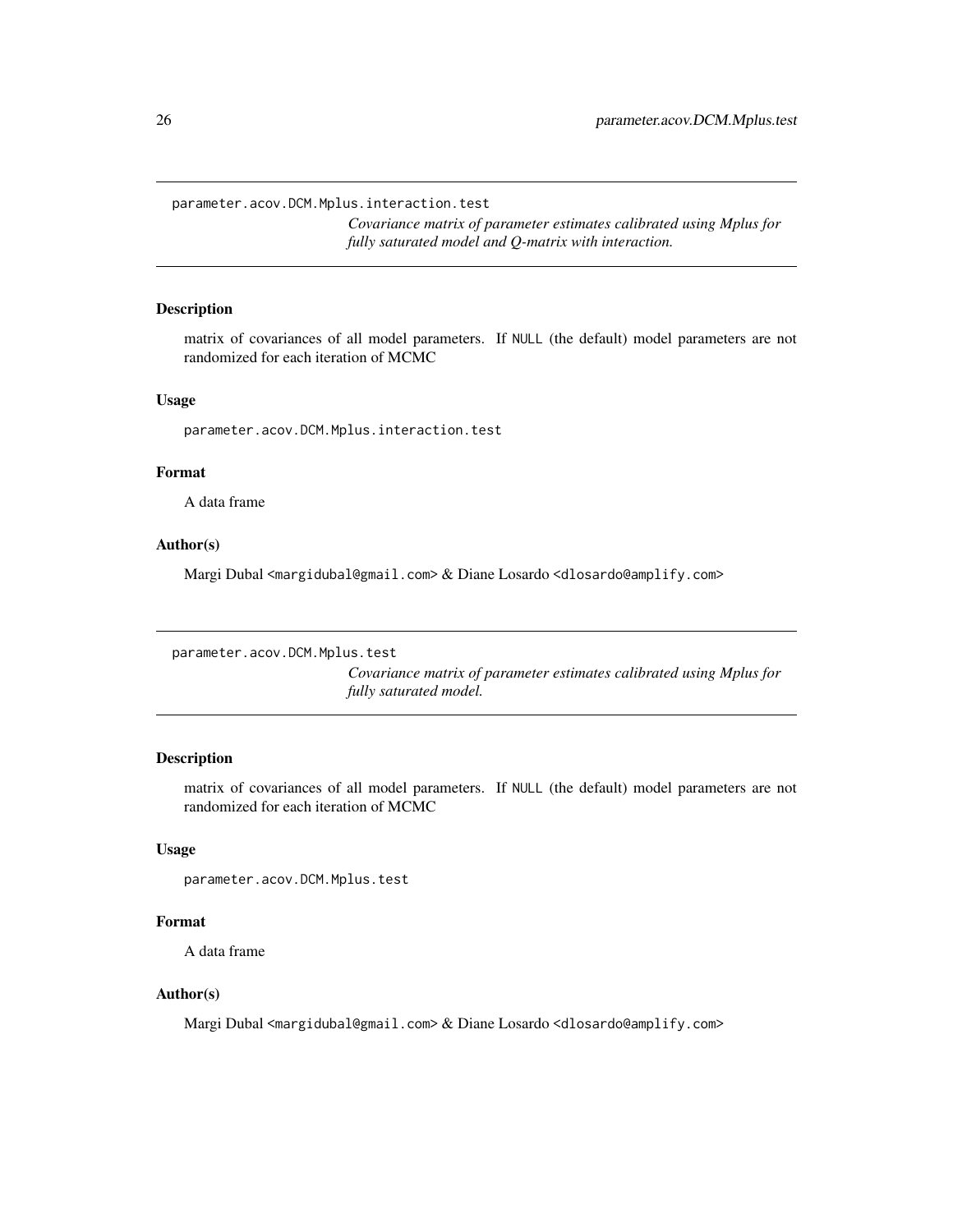#### <span id="page-26-1"></span><span id="page-26-0"></span>Description

parameter.class

# Slots

results A data frame of parameter estimates

parameter.means.DCM.kernel.Mplus.interaction.test *Kernel parameter estimates calibrated using Mplus for fully saturated model and Q-matrix with interaction.*

# Description

a numerical vector of calibrated item and structural parameters. Values must be in the order of [GetParameterNames](#page-13-1) if parametrization method is Mplus and non-kernel parameters are used. If kernel parameters values are used must be in order of [GetKernelParameterNames](#page-10-1)

#### Usage

parameter.means.DCM.kernel.Mplus.interaction.test

# Format

a vector or a dataframe

#### Author(s)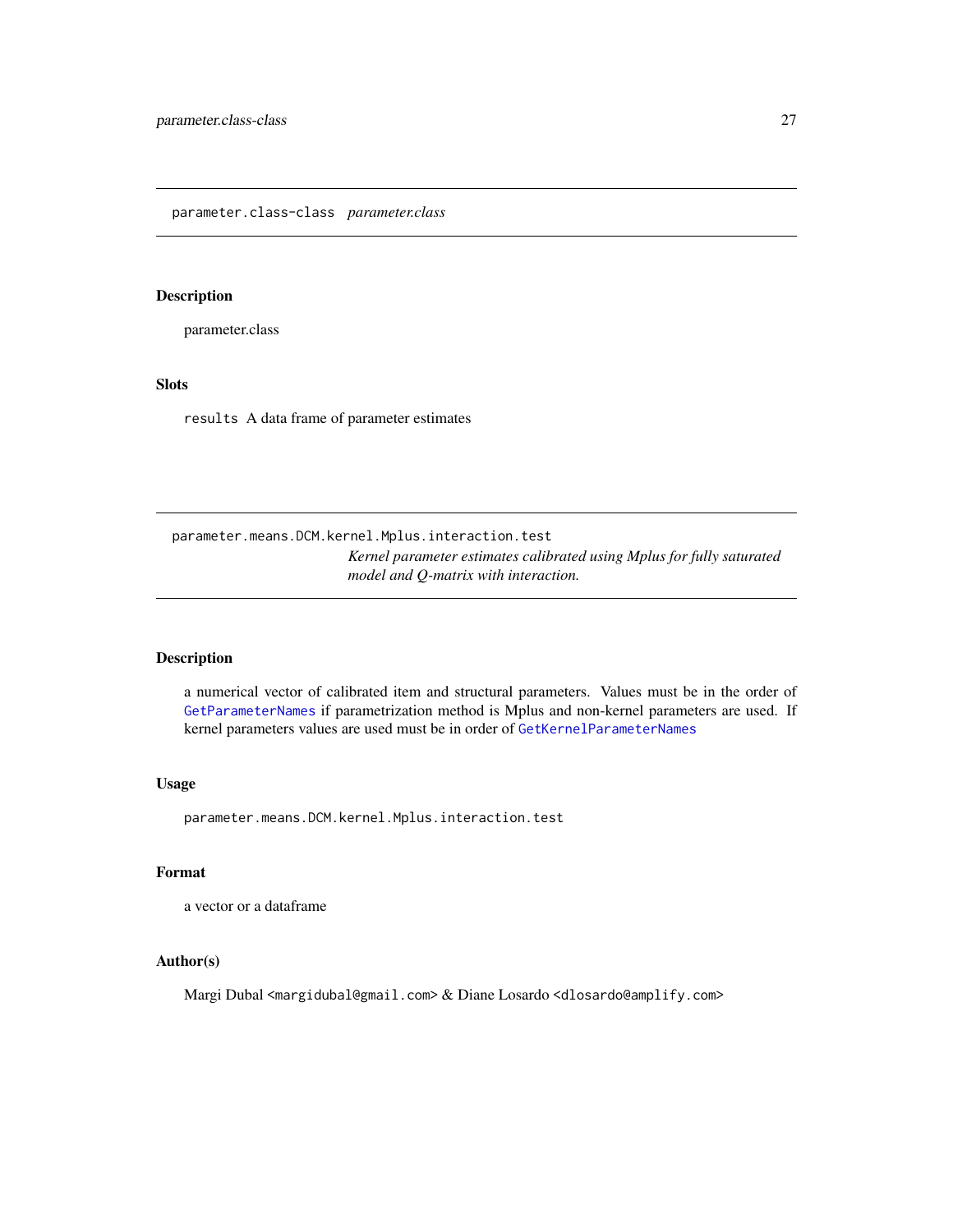<span id="page-27-0"></span>parameter.means.DCM.kernel.Mplus.test

*Kernel parameter estimates calibrated using Mplus for fully saturated model.*

#### Description

a numerical vector of calibrated item and structural kernel parameters. Values must be in the order of [GetParameterNames](#page-13-1) if parametrization method is Mplus and non-kernel parameters are used. If kernel parameters values are used must be in order of [GetKernelParameterNames](#page-10-1)

# Usage

parameter.means.DCM.kernel.Mplus.test

#### Format

a vector or a dataframe

#### Author(s)

Margi Dubal <margidubal@gmail.com> & Diane Losardo <dlosardo@amplify.com>

parameter.means.DCM.Mplus.interaction.test

*Parameter estimates calibrated using Mplus for fully saturated model and Q-matrix with interaction.*

# Description

a numerical vector of calibrated item and structural parameters. Values must be in the order of [GetParameterNames](#page-13-1) if parametrization method is Mplus and non-kernel parameters are used. If kernel parameters values are used must be in order of [GetKernelParameterNames](#page-10-1)

#### Usage

parameter.means.DCM.Mplus.interaction.test

# Format

a vector or a dataframe

# Author(s)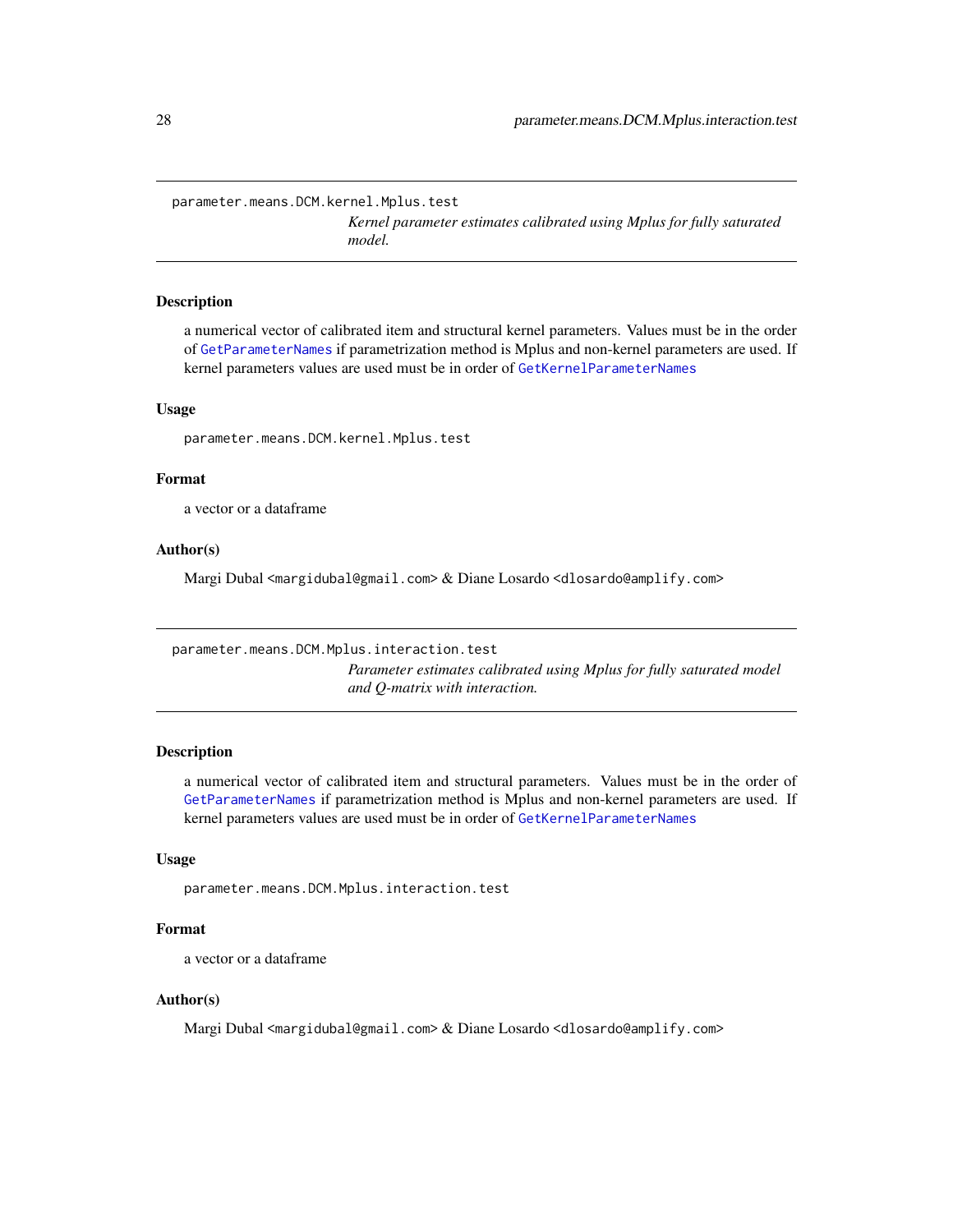<span id="page-28-0"></span>parameter.means.DCM.Mplus.test

*Parameter estimates calibrated using Mplus for fully saturated model.*

#### Description

a numerical vector of calibrated item and structural parameters. Values must be in the order of [GetParameterNames](#page-13-1) if parametrization method is Mplus and non-kernel parameters are used. If kernel parameters values are used must be in order of [GetKernelParameterNames](#page-10-1)

#### Usage

parameter.means.DCM.Mplus.test

# Format

a vector or a dataframe

#### Author(s)

Margi Dubal <margidubal@gmail.com> & Diane Losardo <dlosardo@amplify.com>

parameter.means.names.DCM.kernel.Mplus.interaction.test *Names of kernel parameter estimates calibrated using Mplus for fully saturated model and Q-matrix with interaction.*

#### Description

a vector of string containing names of calibrated parameter estimates.

#### Usage

parameter.means.names.DCM.kernel.Mplus.interaction.test

#### Format

A vector of string

#### Author(s)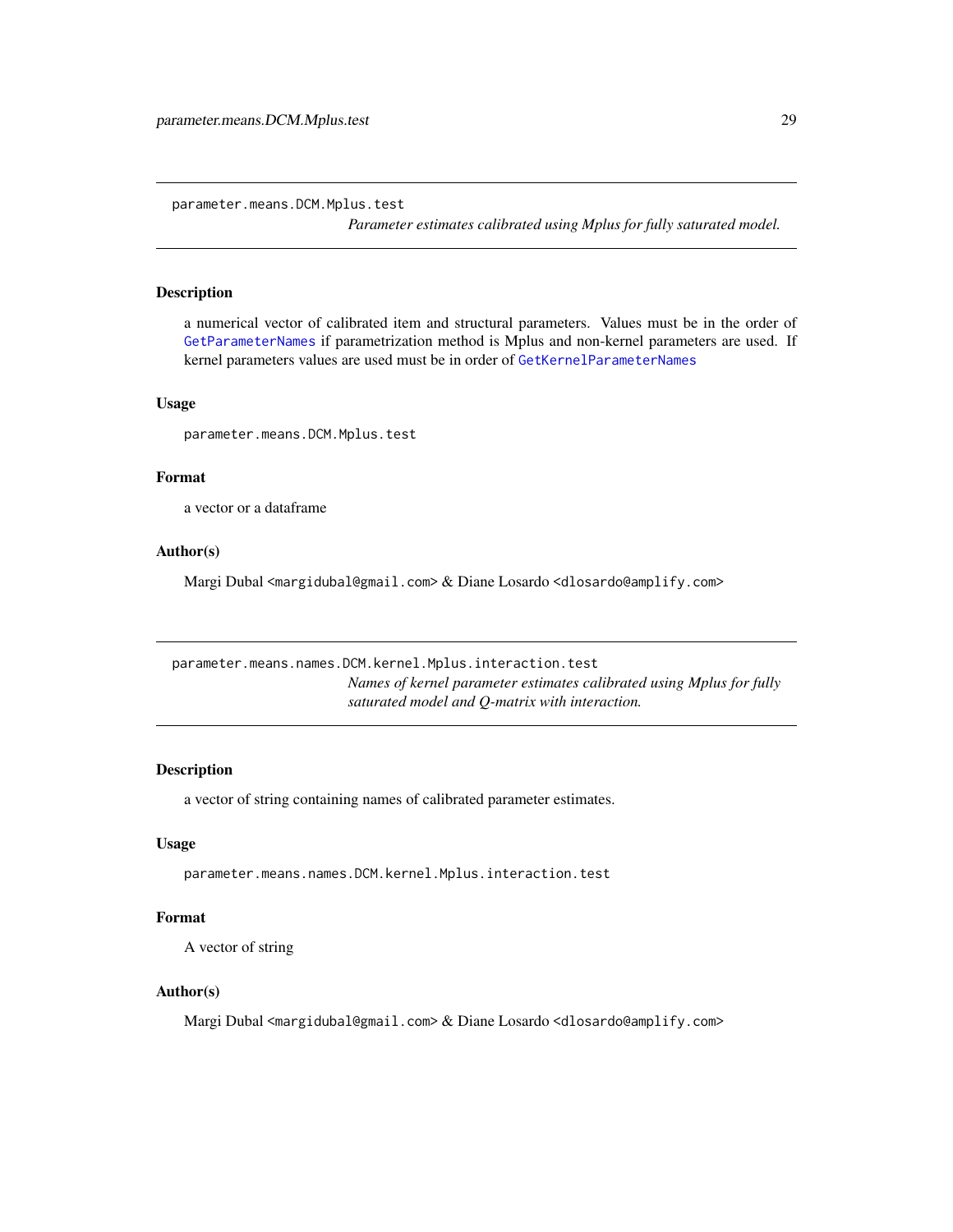<span id="page-29-0"></span>parameter.means.names.DCM.Mplus.interaction.test

*Names of parameter estimates calibrated using Mplus for fully saturated model and Q-matrix with interaction.*

# Description

a vector of string containing names of calibrated parameter estimates.

#### Usage

parameter.means.names.DCM.Mplus.interaction.test

#### Format

A vector of string

# Author(s)

Margi Dubal <margidubal@gmail.com> & Diane Losardo <dlosardo@amplify.com>

parameter.means.names.DCM.Mplus.test

*Names of parameter estimates calibrated using Mplus for fully saturated model and Q-matrix with no interaction.*

#### Description

a vector of string containing names of calibrated parameter estimates.

#### Usage

parameter.means.names.DCM.Mplus.test

#### Format

A vector of string

#### Author(s)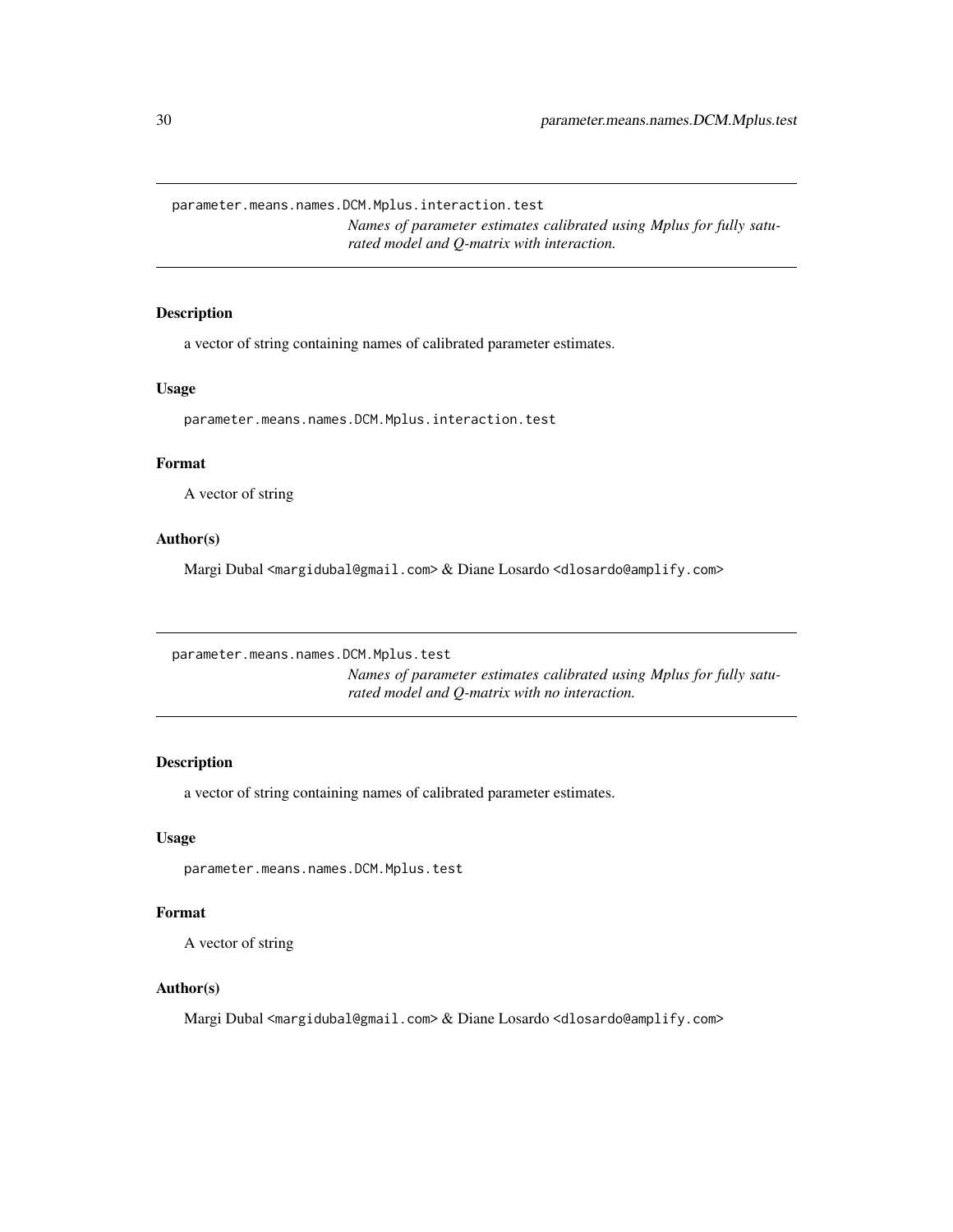<span id="page-30-0"></span>parameter.means.names.NCRUM.interaction.test

*Names of parameter estimates calibrated using Mplus for fully saturated model and Q-matrix with interaction.*

# Description

a vector of string containing names of calibrated parameter estimates.

#### Usage

parameter.means.names.NCRUM.interaction.test

# Format

A vector of string

#### Author(s)

Margi Dubal <margidubal@gmail.com> & Diane Losardo <dlosardo@amplify.com>

```
parameter.means.NCRUM.interaction.test
```
*Parameter estimates calibrated using Mplus for NC-RUM model and Q-matrix with interaction.*

#### Description

a numerical vector of calibrated item and structural parameters. Values must be in the order of [GetParameterNames](#page-13-1) if parametrization method is Mplus and non-kernel parameters are used. If kernel parameters values are used must be in order of [GetKernelParameterNames](#page-10-1)

#### Usage

parameter.means.NCRUM.interaction.test

# Format

a vector or a dataframe

#### Author(s)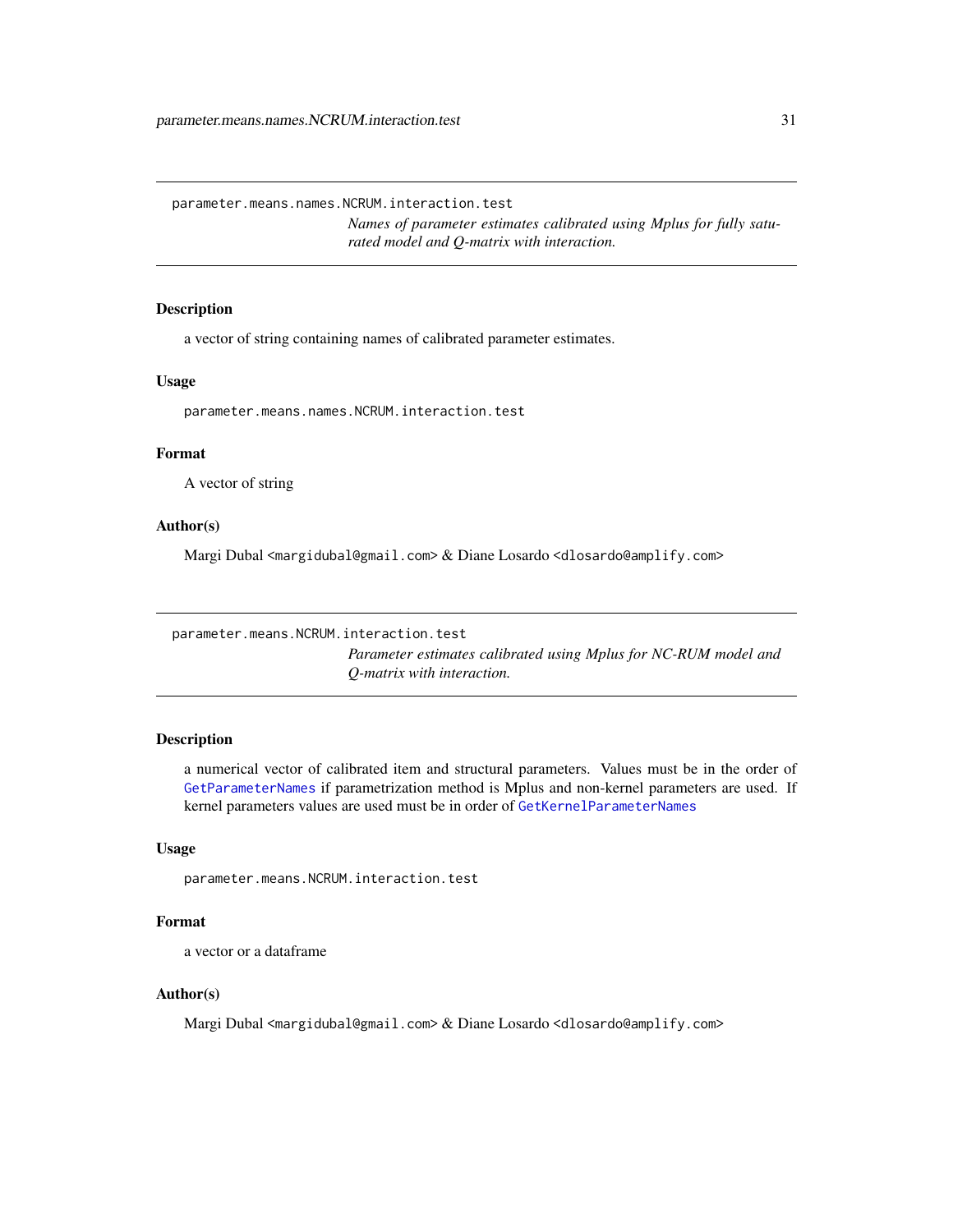<span id="page-31-0"></span>plot,attribute.class,missing-method *plot attribute.class*

# Description

plot attribute.class

# Usage

```
## S4 method for signature 'attribute.class,missing'
plot(x, y, type = "mean", ...)
```
#### Arguments

| x       | attribute. class input object                                                                                                   |
|---------|---------------------------------------------------------------------------------------------------------------------------------|
| type    | a string containing either mean or profile                                                                                      |
| У       | the y coordinates of points in the plot, <i>optional</i> if x is an appropriate structure.                                      |
| $\cdot$ | Arguments to be passed to methods, such as graphical parameters (see par).<br>Many methods will accept the following arguments: |
|         | type what type of plot should be drawn. Possible types are<br>• " $p$ " for <b>p</b> oints,                                     |
|         | $\bullet$ "1" for lines,                                                                                                        |
|         | $\bullet$ "b" for both,                                                                                                         |
|         | • "c" for the lines part alone of "b",                                                                                          |
|         | • "o" for both 'overplotted',                                                                                                   |
|         | • "h" for 'histogram' like (or 'high-density') vertical lines,                                                                  |

- "s" for stair steps,
- "S" for other steps, see 'Details' below,
- "n" for no plotting.

All other types give a warning or an error; using, e.g., type = "punkte" being equivalent to type = "p" for S compatibility. Note that some methods, e.g. [plot.factor](#page-0-0), do not accept this.

main an overall title for the plot: see [title](#page-0-0).

sub a sub title for the plot: see [title](#page-0-0).

xlab a title for the x axis: see [title](#page-0-0).

ylab a title for the y axis: see [title](#page-0-0).

asp the  $y/x$  aspect ratio, see [plot.window](#page-0-0).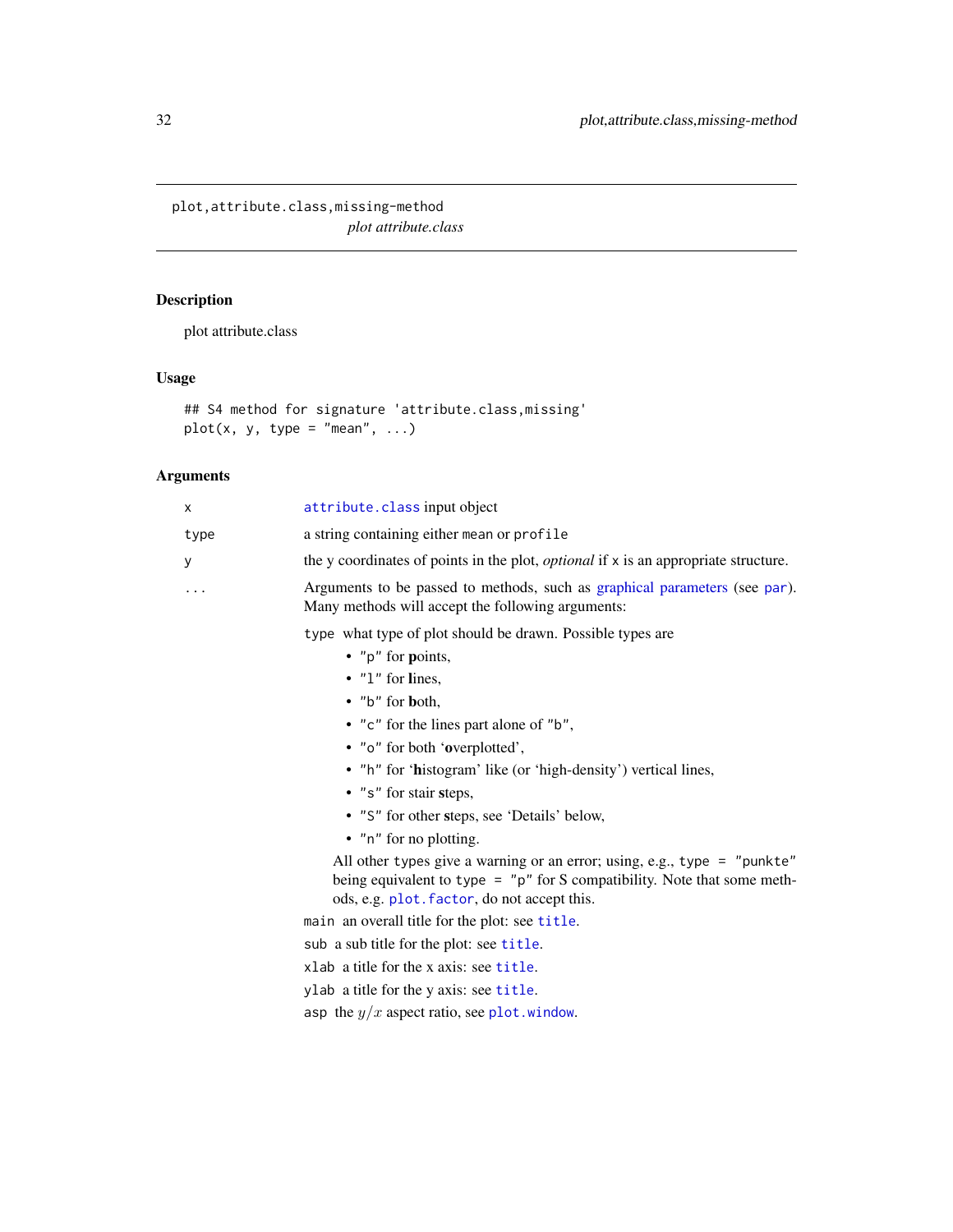<span id="page-32-0"></span>plot,attribute.profile.class,missing-method *plot attribute.profile.class*

# Description

plot attribute.profile.class

# Usage

```
## S4 method for signature 'attribute.profile.class,missing'
plot(x, y, type = "mean", ...)
```
# Arguments

| x        | attribute.profile.class input object                                                                                                                                                                  |
|----------|-------------------------------------------------------------------------------------------------------------------------------------------------------------------------------------------------------|
| type     | a string containing either mean or profile                                                                                                                                                            |
| у        | the y coordinates of points in the plot, <i>optional</i> if x is an appropriate structure.                                                                                                            |
| $\cdots$ | Arguments to be passed to methods, such as graphical parameters (see par).<br>Many methods will accept the following arguments:                                                                       |
|          | type what type of plot should be drawn. Possible types are                                                                                                                                            |
|          | • " $p$ " for points,                                                                                                                                                                                 |
|          | $\bullet$ "1" for lines,                                                                                                                                                                              |
|          | • "b" for both,                                                                                                                                                                                       |
|          | • "c" for the lines part alone of "b",                                                                                                                                                                |
|          | • "o" for both 'overplotted',                                                                                                                                                                         |
|          | • "h" for 'histogram' like (or 'high-density') vertical lines,                                                                                                                                        |
|          | $\cdot$ "s" for stair steps,                                                                                                                                                                          |
|          | • "S" for other steps, see 'Details' below,                                                                                                                                                           |
|          | • "n" for no plotting.                                                                                                                                                                                |
|          | All other types give a warning or an error; using, e.g., type = "punkte"<br>being equivalent to type = $"p"$ for S compatibility. Note that some meth-<br>ods, e.g. plot. factor, do not accept this. |
|          | main an overall title for the plot: see title.                                                                                                                                                        |
|          | sub a sub title for the plot: see title.                                                                                                                                                              |
|          | xlab a title for the x axis: see title.                                                                                                                                                               |
|          | ylab a title for the y axis: see title.                                                                                                                                                               |
|          | asp the $y/x$ aspect ratio, see plot. window.                                                                                                                                                         |
|          |                                                                                                                                                                                                       |
|          |                                                                                                                                                                                                       |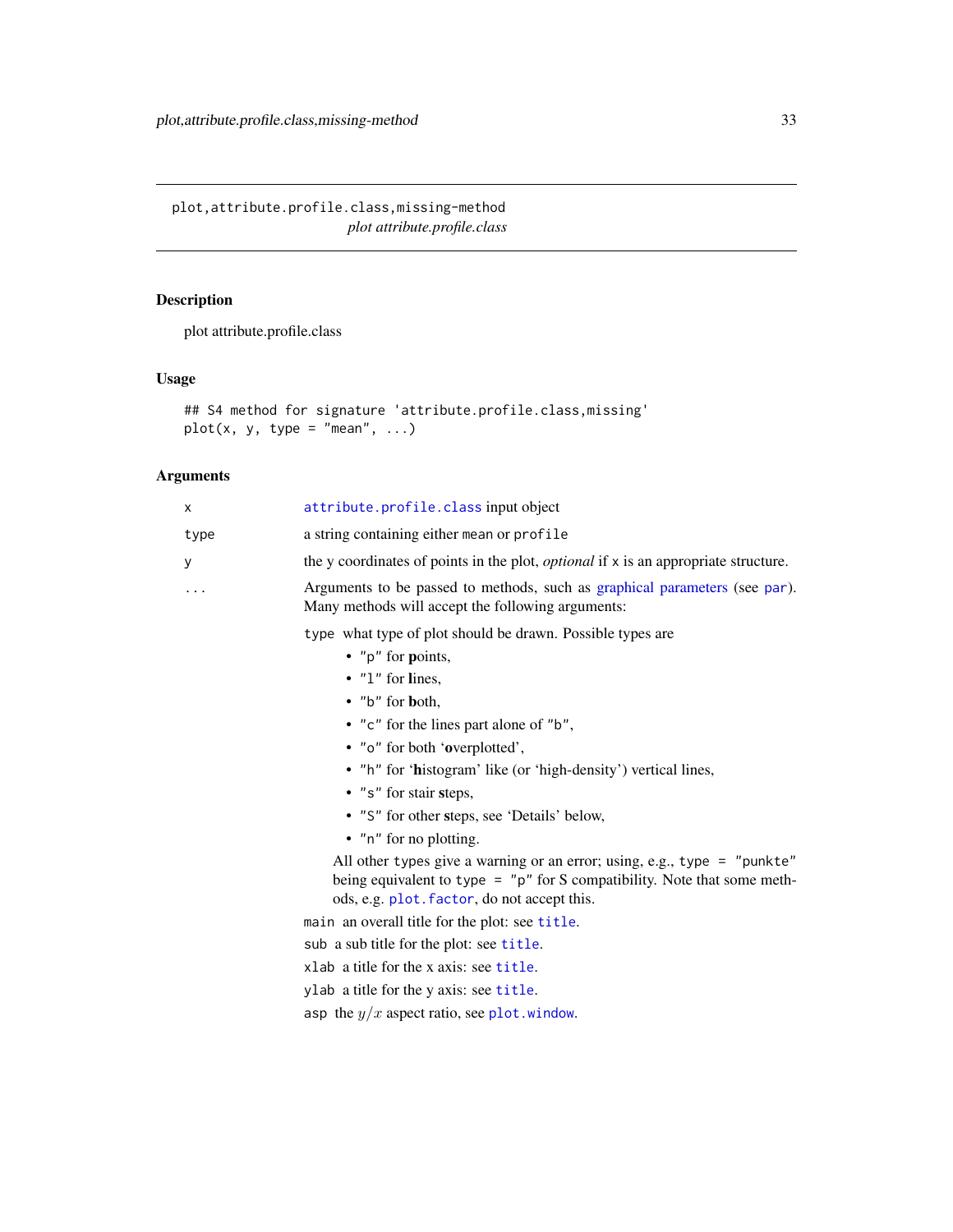<span id="page-33-0"></span>plot,dcm.scorer.class,missing-method *plot of dcm.scorer.class*

# Description

plot of dcm.scorer.class

#### Usage

```
## S4 method for signature 'dcm.scorer.class,missing'
plot(x, y, type = "attr-means", ...)
```
# Arguments

| x    | dcm. scorer. class input object                                                                                                                                                                       |
|------|-------------------------------------------------------------------------------------------------------------------------------------------------------------------------------------------------------|
| type | a string containing one of the result type                                                                                                                                                            |
| У    | the y coordinates of points in the plot, <i>optional</i> if x is an appropriate structure.                                                                                                            |
| .    | Arguments to be passed to methods, such as graphical parameters (see par).<br>Many methods will accept the following arguments:                                                                       |
|      | type what type of plot should be drawn. Possible types are                                                                                                                                            |
|      | • " $p$ " for <b>p</b> oints,                                                                                                                                                                         |
|      | $\bullet$ "1" for lines,                                                                                                                                                                              |
|      | • " $b$ " for both,                                                                                                                                                                                   |
|      | • "c" for the lines part alone of "b",                                                                                                                                                                |
|      | • "o" for both 'overplotted',                                                                                                                                                                         |
|      | • "h" for 'histogram' like (or 'high-density') vertical lines,                                                                                                                                        |
|      | • "s" for stair steps,                                                                                                                                                                                |
|      | • "S" for other steps, see 'Details' below,                                                                                                                                                           |
|      | • "n" for no plotting.                                                                                                                                                                                |
|      | All other types give a warning or an error; using, e.g., type = "punkte"<br>being equivalent to type = $"p"$ for S compatibility. Note that some meth-<br>ods, e.g. plot. factor, do not accept this. |

main an overall title for the plot: see [title](#page-0-0).

sub a sub title for the plot: see [title](#page-0-0).

xlab a title for the x axis: see [title](#page-0-0).

ylab a title for the y axis: see [title](#page-0-0).

asp the  $y/x$  aspect ratio, see [plot.window](#page-0-0).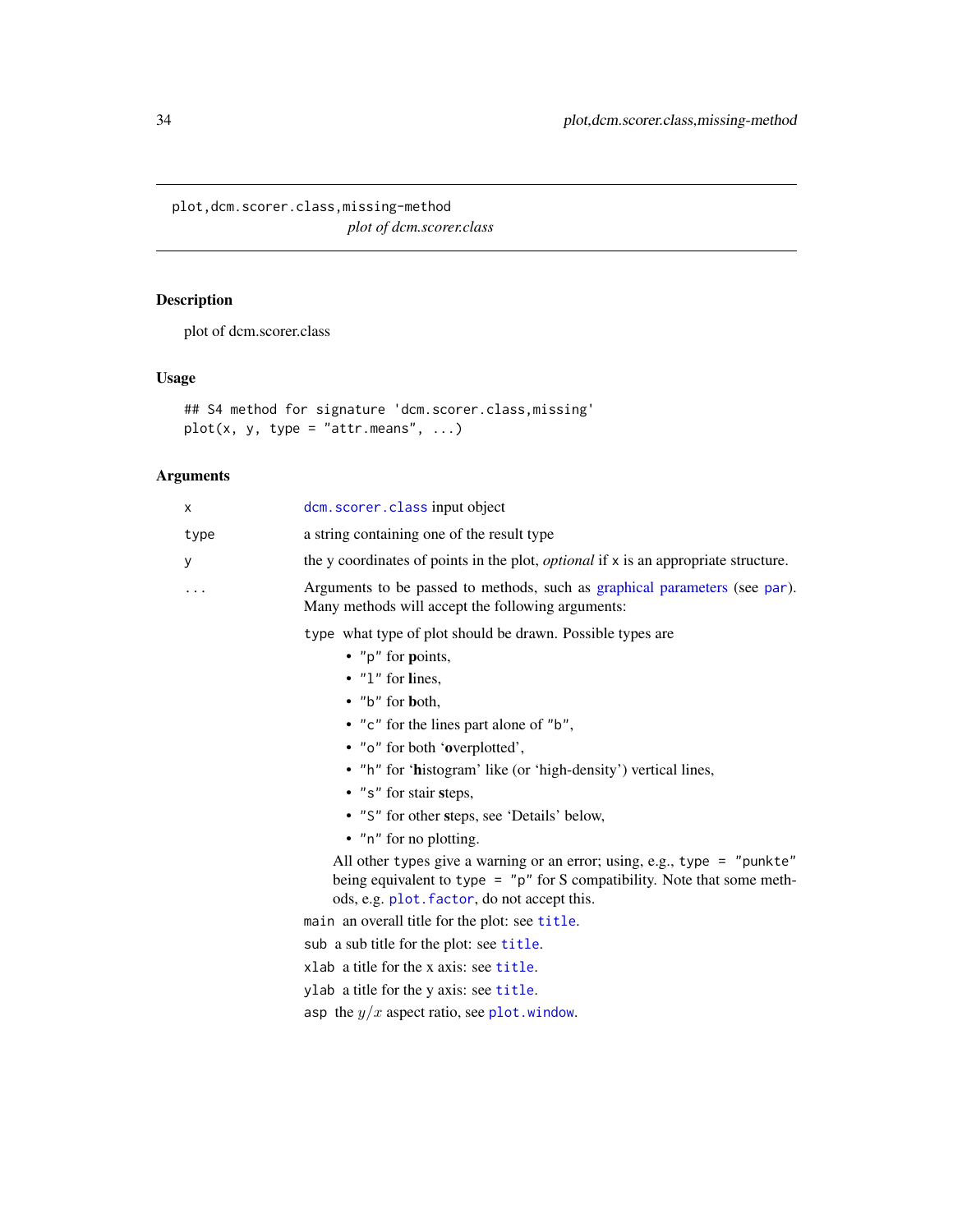<span id="page-34-0"></span>print,attribute.class-method *print attribute.class*

# Description

print attribute.class

# Usage

```
## S4 method for signature 'attribute.class'
print(x)
```
#### Arguments

x [attribute.class](#page-2-1) input object

print,attribute.profile.class-method *print attribute.profile.class*

# Description

print attribute.profile.class

# Usage

```
## S4 method for signature 'attribute.profile.class'
print(x)
```
# Arguments

x [attribute.profile.class](#page-3-1) input object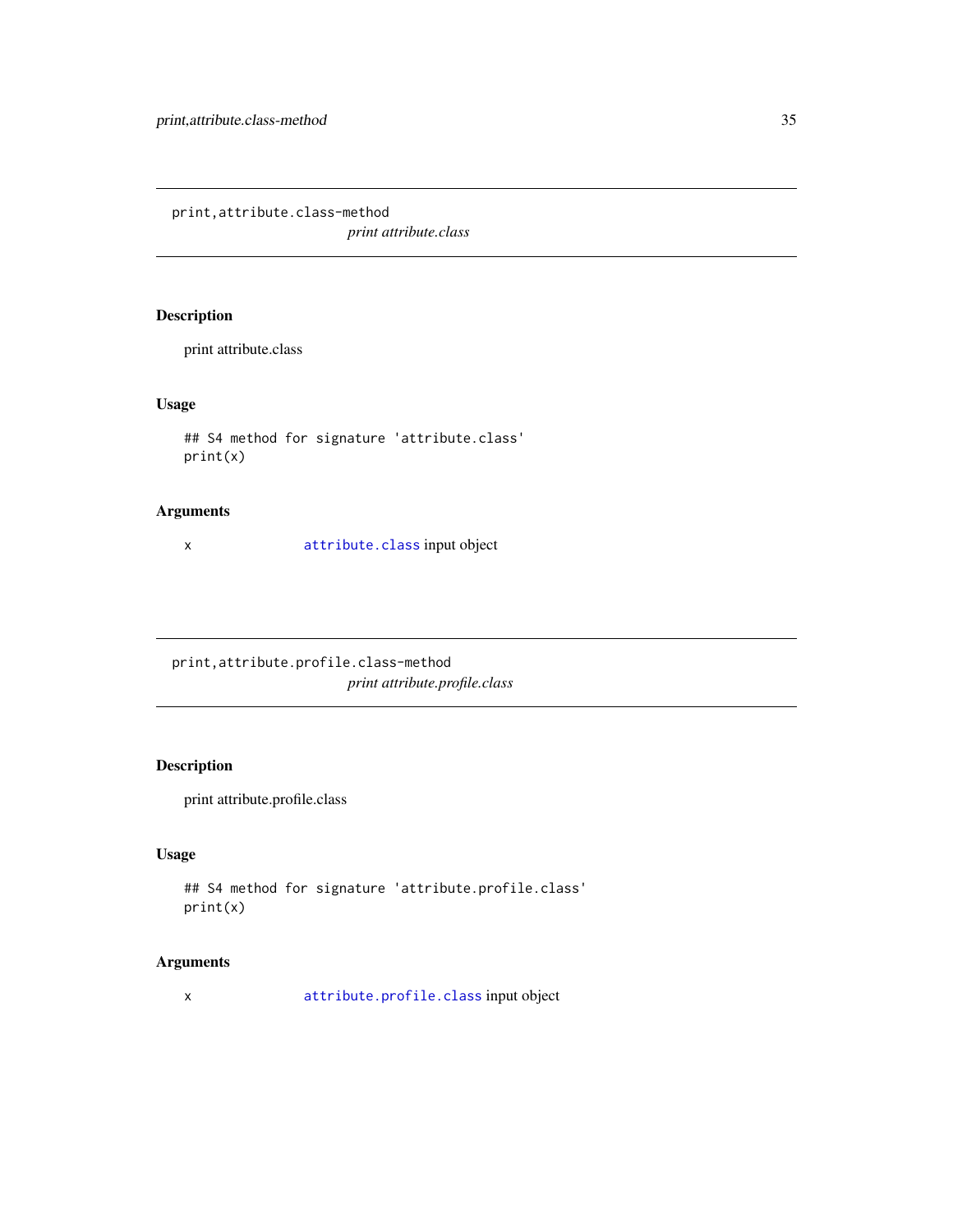<span id="page-35-0"></span>qmatrix.test *Q-matrix*

# Description

This data set list 1s and 0s indicating relation between items and attributes. This matrix specifies which items are required for mastery of each attribute (i.e., latent variable). The matrix must be a size of nitems X nattributes

#### Usage

qmatrix.test

# Format

a matrix containing 11 items and 3 attributes

# Author(s)

Margi Dubal <margidubal@gmail.com> & Diane Losardo <dlosardo@amplify.com>

qmatrix.test.interaction

*Q-matrix with interaction*

# Description

This data set list 1s and 0s indicating relation between items and attributes. This matrix specifies which items are required for mastery of each attribute (i.e., latent variable). The matrix must be a size of nitems X nattributes

#### Usage

```
qmatrix.interaction.test
```
# Format

a matrix containing 11 items and 3 attributes

#### Author(s)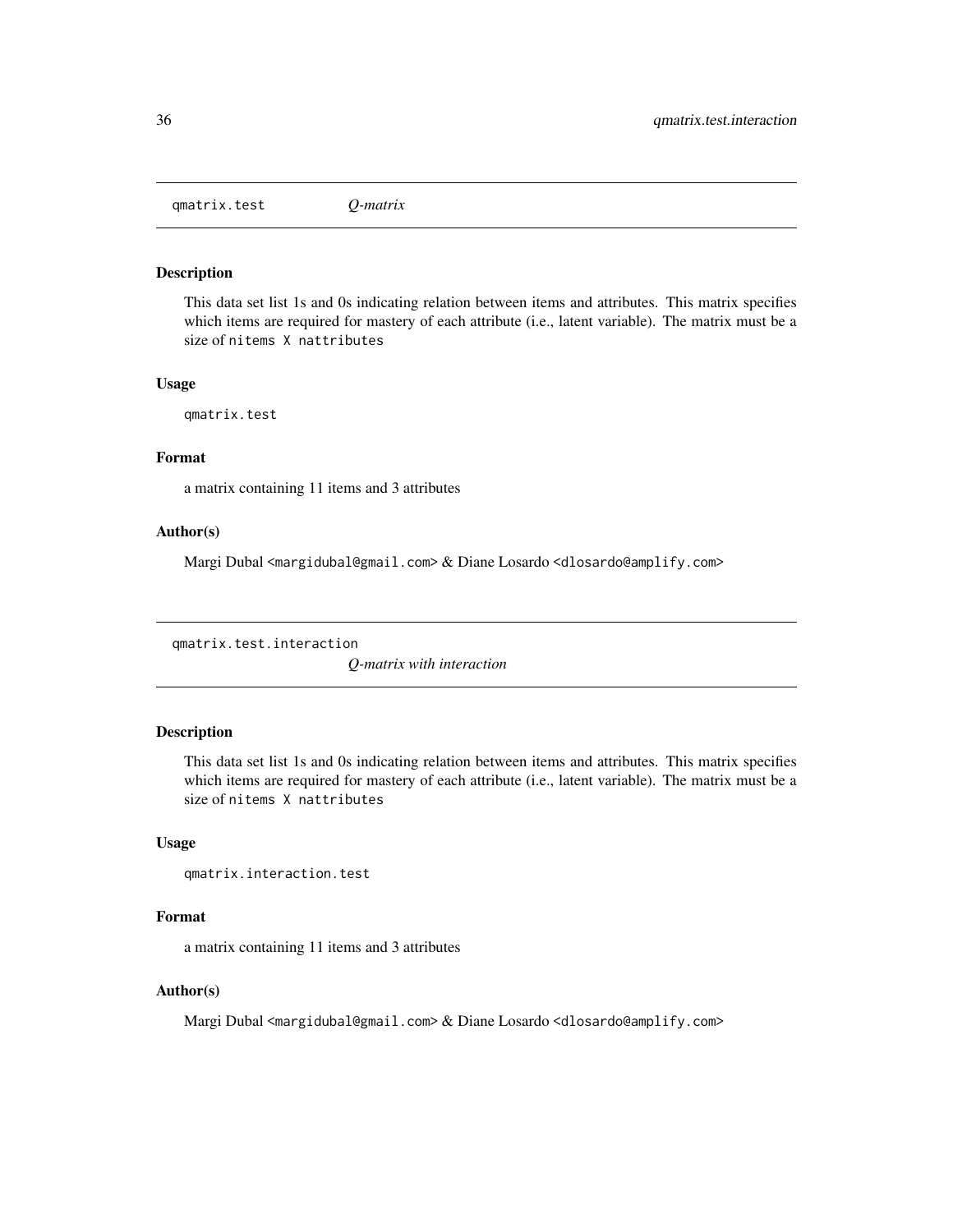<span id="page-36-0"></span>SampleParameterEstimates

*Randomly sample parameter estimates*

#### Description

Given parameter estimates and asymptotic covaraince matrix of parameter estimates, randomly samples a new set of estimates

#### Usage

SampleParameterEstimates(means, acov)

# Arguments

| means | a numerical vector of calibrated item and structural parameters     |
|-------|---------------------------------------------------------------------|
| acov  | a numerical matrix of covariances of item and structural parameters |

#### Value

A vector of randomly sampled parameter estimate values

ScoreDCM *Score dichotomous response data using DCM and MCMC*

# Description

Given dichotomous response data, a Q-matrix (relation between items and attributes) and calibrated item and structural parameters ScoreDCM estimates posterior probabilities of attribute profiles of respondents using a Diagnostic Classification Model (DCM) and Markov Chain Monte Carlo (MCMC) method. The estimation procedure uses the loglinear cognitive diagnostic modeling (LDCM) framework that allows for the estimation of a host of DCMs such as DCM, DINA, C-RUM, NIDO, NIDA, NC-RUM etc.

#### Usage

```
ScoreDCM(observations, qmatrix, parameter.means, parameter.acov= NULL,
parameterization.method = "Mplus", is.kernel.parameters = FALSE, model.type = NULL,
nreps = 1000, nchains = 1, initial.class = 1, percent.reps.to.discard = 5)
```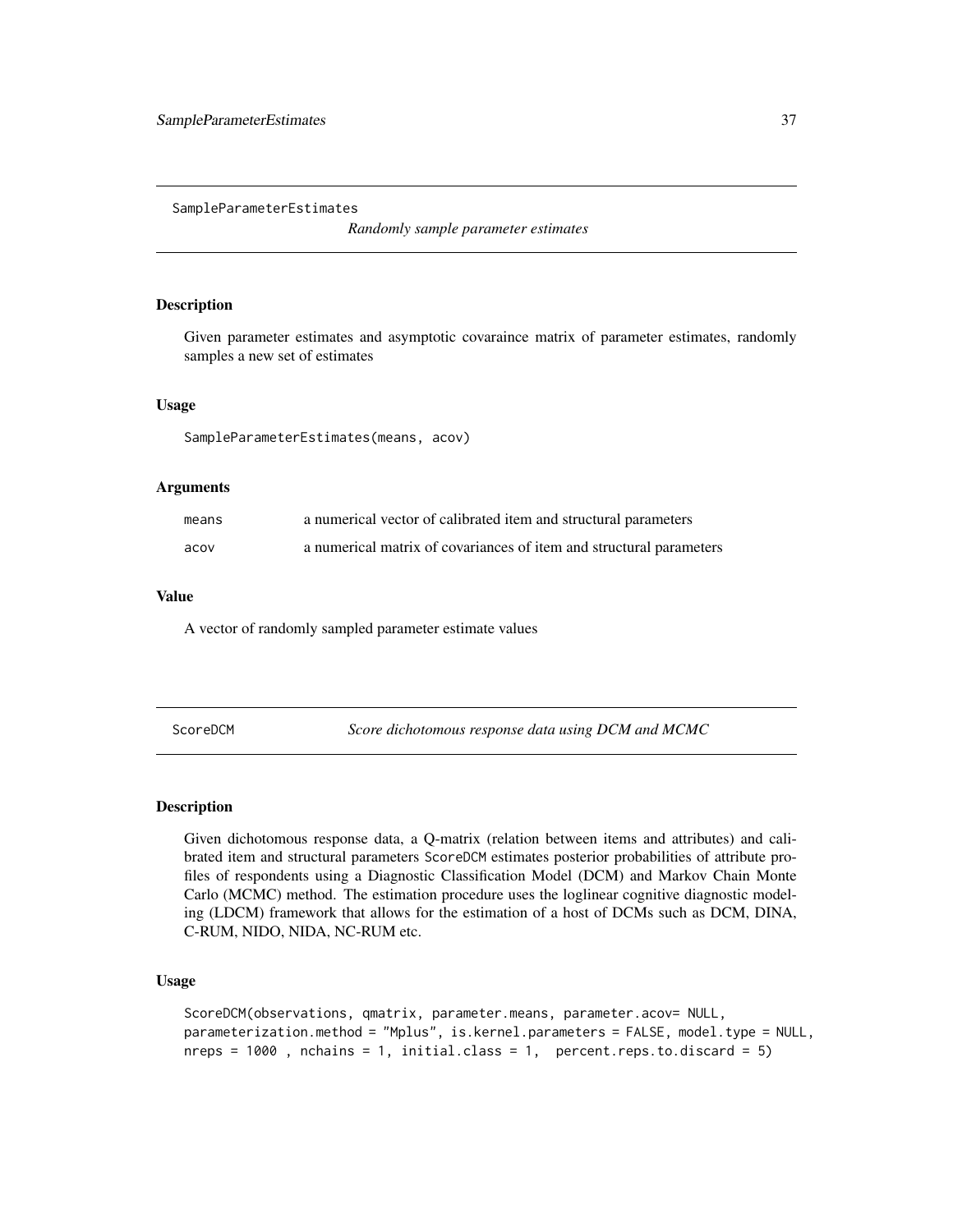#### <span id="page-37-0"></span>**Arguments**

| observations            | a data frame or matrix of dichotomous responses in wide format (nobservations X nitems)                                                                                                                                                                                            |  |
|-------------------------|------------------------------------------------------------------------------------------------------------------------------------------------------------------------------------------------------------------------------------------------------------------------------------|--|
| qmatrix                 | a data frame or matrix of 1s and 0s indicating relation between items and at-<br>tributes. This matrix specifies which items are required for mastery of each at-<br>tribute (i.e., latent variable). The matrix must be a size of nitems X nattributes                            |  |
| parameter.means         |                                                                                                                                                                                                                                                                                    |  |
|                         | a numerical vector of calibrated item and structural parameters. Values must<br>be in the order of GetParameterNames if parametrization method is Mplus and<br>non-kernel parameters are used. If kernel parameters values are used must be in<br>order of GetKernelParameterNames |  |
|                         | parameter.acov optional matrix of covariances of all model parameters. If NULL (the default)<br>model parameters are not randomized for each iteration of MCMC                                                                                                                     |  |
| parameterization.method |                                                                                                                                                                                                                                                                                    |  |
|                         | optional character string of parameterization method used to calibrate parame-<br>ters. If not specified then the default will be set to Mplus                                                                                                                                     |  |
| is.kernel.parameters    |                                                                                                                                                                                                                                                                                    |  |
|                         | If FALSE (the default), parameter values are of type taus and nus else they are<br>of type kernel parameters, i.e., lambdas and gammas                                                                                                                                             |  |
| model.type              | If is . kernel. parameter is TRUE, model type must be one of DCM, DINA, CRUM,<br>DINO, NIDO, NCRUM. Kernel parameters are different for each model type                                                                                                                            |  |
| nreps                   | The number of iterations in MCMC per chain. If not specified the default is<br>1000                                                                                                                                                                                                |  |
| nchains                 | The number of chains in MCMC. If not specified the default is 1                                                                                                                                                                                                                    |  |
| initial.class           | The initial value of the attribute profile for each respondent. If not specified the<br>default is 1                                                                                                                                                                               |  |
| percent.reps.to.discard |                                                                                                                                                                                                                                                                                    |  |
|                         | The percent of iterations to be discarded. If not specifed then the default is 5                                                                                                                                                                                                   |  |

#### Value

ScoreDCM returns an object of class dcm. scorer.class; a list consisting of

inputs a list of all input arguments to the funciton like observations, Q-matrix, parameter.means, etc.

mcmc.inputs a list of all mcmc inputs

results an object of [all.results.class](#page-2-2) class; a list consisting of

attribute.profile.result an object of [attribute.profile.class](#page-3-1)

attribute.result an object of [attribute.class](#page-2-1)

parameter.result an object of [parameter.class](#page-26-1)

mcmc.outputs a list of all mcmc output

The function [summary](#page-0-0) is used to obtain and print a summary of MCMC runs in the form of probabilities of mastering each attribute and attribute profile probabilities. The function [plot](#page-0-0) is used to plot the aggregated mean of both attribute mastery (type = "attr.means") and attribute profile probabily (type = "attr.profile.means") across all respondents. Other plot options include attribute mastery (type = "attr.profiles") and attribute profile probabilities (type = "attr.profile.profiles") of individual respondents.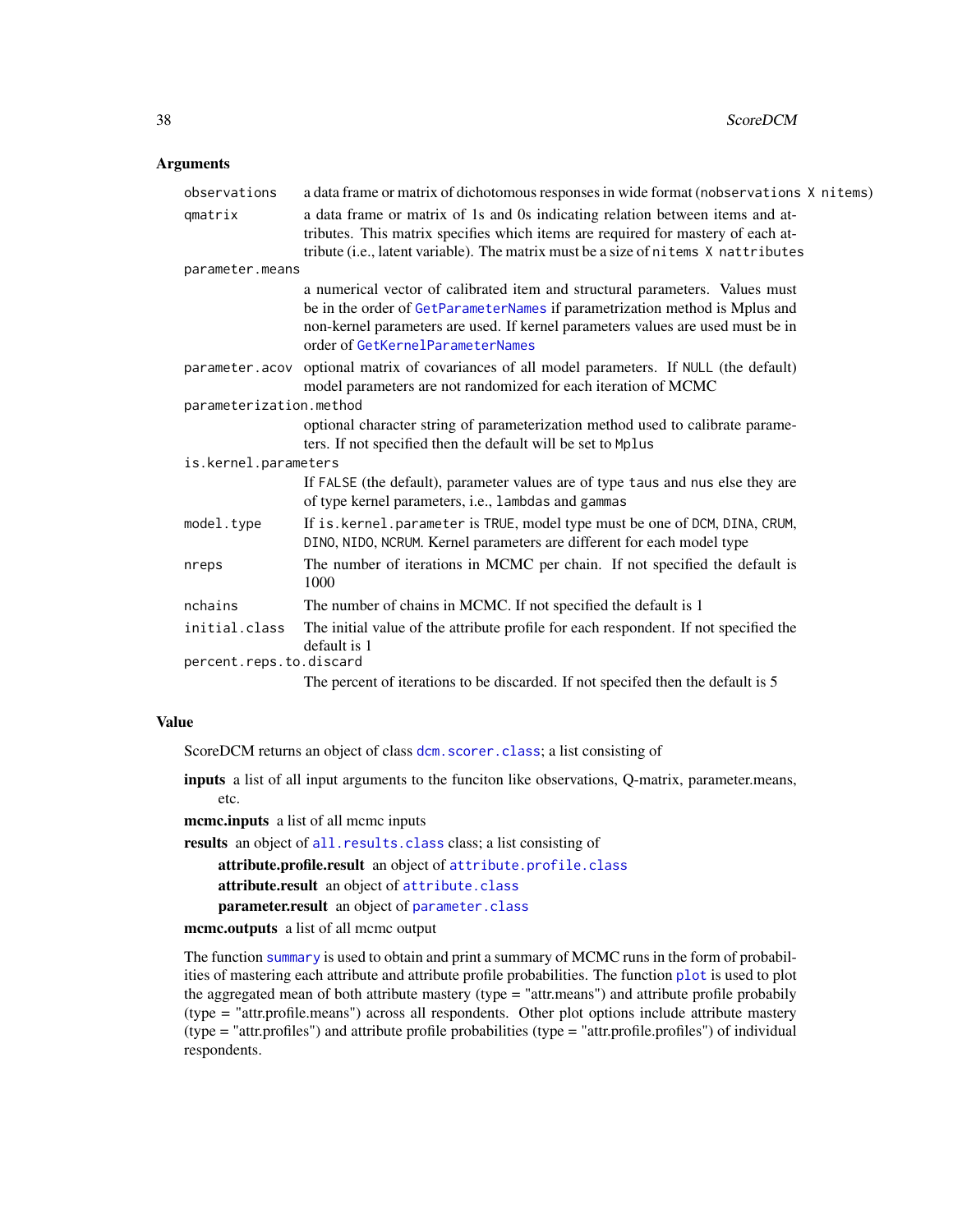# <span id="page-38-0"></span>Author(s)

Margi Dubal <margidubal@gmail.com> & Diane Losardo <dlosardo@amplify.com>

# Examples

```
## Not run:
data(obervations.test)
data(qmatrix.test)
parameter.names <- GetParameterNames(qmatrix.test, ncol(qmatrix.test))
parameter.names
data(parameter.means.DCM.Mplus.test)
obj <- ScoreDCM(observations = observations.test, qmatrix = qmatrix.test
, parameter.means = parameter.means.DCM.Mplus.test)
summary(obj)
plot(obj)
## End(Not run)
```
summary,attribute.class-method *summary attribute.class*

# Description

summary attribute.class

#### Usage

```
## S4 method for signature 'attribute.class'
summary(object, verbose = TRUE, ...)
```
# Arguments

| object                  | attribute. class input object                           |
|-------------------------|---------------------------------------------------------|
| verbose                 | a logical. If TRUE, additional diagnostics are printed. |
| $\cdot$ $\cdot$ $\cdot$ | additional arguments affecting the summary produced.    |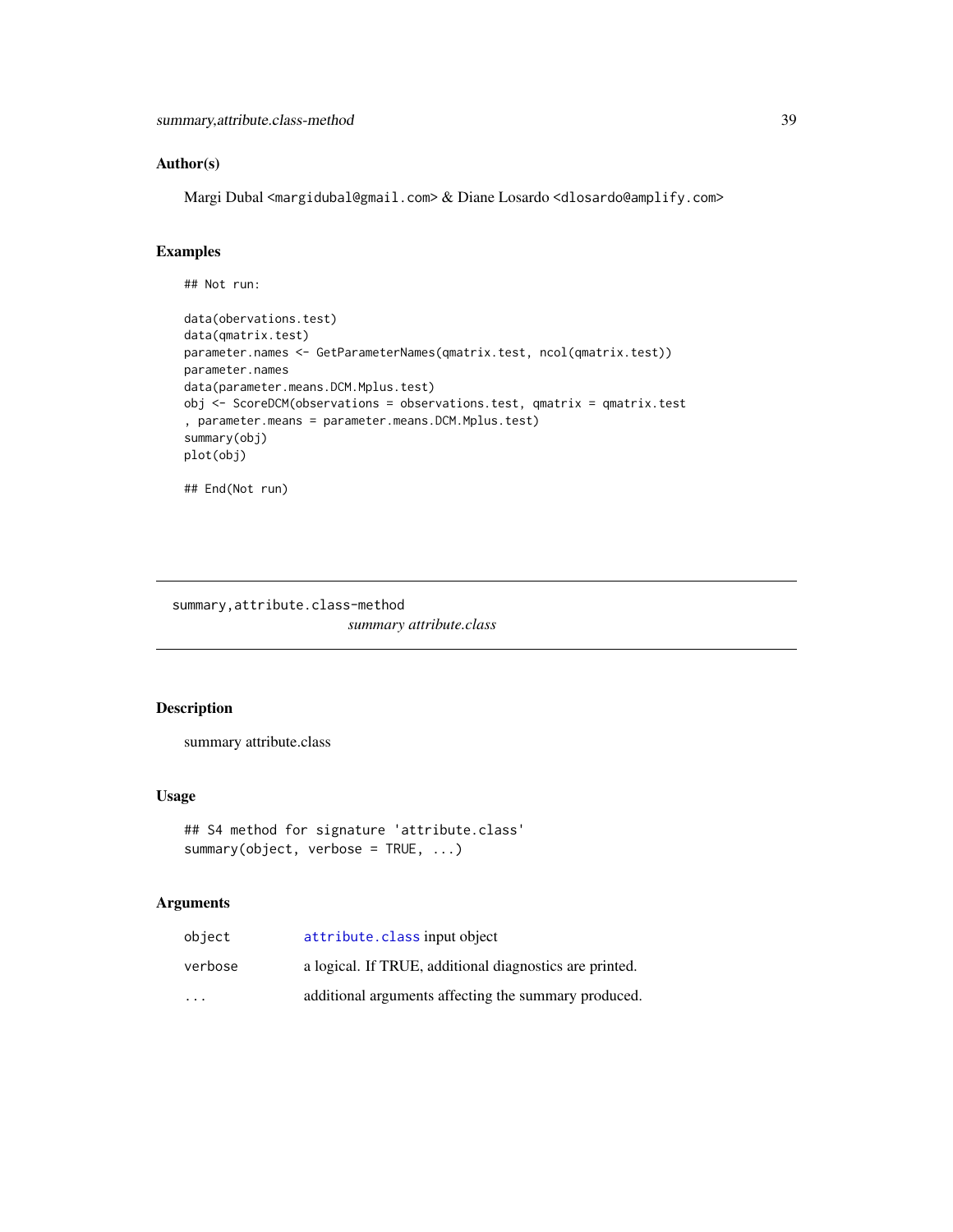<span id="page-39-0"></span>summary,attribute.profile.class-method *summary attribute.profile.class*

# Description

summary attribute.profile.class

# Usage

```
## S4 method for signature 'attribute.profile.class'
summary(object, verbose = TRUE, ...)
```
# Arguments

| object  | attribute.profile.classinput object                     |
|---------|---------------------------------------------------------|
| verbose | a logical. If TRUE, additional diagnostics are printed. |
| .       | additional arguments affecting the summary produced.    |

```
summary,dcm.scorer.class-method
```
*summary of dcm.scorer.class*

# Description

summary of dcm.scorer.class

# Usage

```
## S4 method for signature 'dcm.scorer.class'
summary(object, verbose = TRUE, ...)
```
# Arguments

| object                  | dcm. scorer. class input object                        |
|-------------------------|--------------------------------------------------------|
| verbose                 | a logical. If TRUE, additional diagnostics are printed |
| $\cdot$ $\cdot$ $\cdot$ | additional arguments affecting the summary produced.   |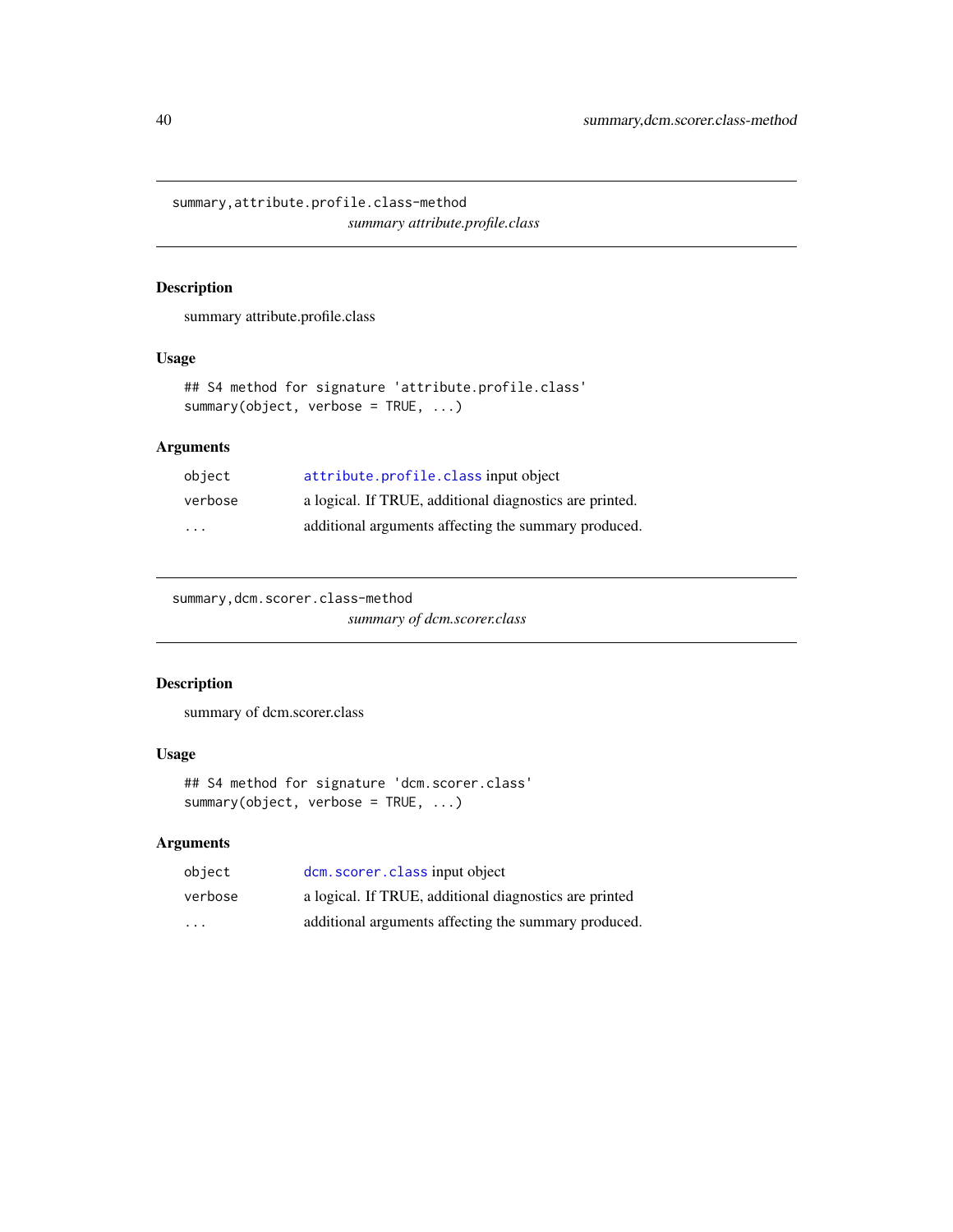# <span id="page-40-0"></span>**Index**

all.results.class, *[6](#page-5-0)*, *[38](#page-37-0)* all.results.class *(*all.results.class-class*)*, [3](#page-2-0) all.results.class-class, [3](#page-2-0) attribute.class, *[3](#page-2-0)*, *[21](#page-20-0)*, *[32](#page-31-0)*, *[35](#page-34-0)*, *[38,](#page-37-0) [39](#page-38-0)* attribute.class *(*attribute.class-class*)*, [3](#page-2-0) attribute.class-class, [3](#page-2-0) attribute.profile.class, *[3](#page-2-0)*, *[22](#page-21-0)*, *[33](#page-32-0)*, *[35](#page-34-0)*, *[38](#page-37-0)*, *[40](#page-39-0)* attribute.profile.class *(*attribute.profile.class-class*)*, [4](#page-3-0) attribute.profile.class-class, [4](#page-3-0)

CalculatePiIStarPrime, [4](#page-3-0) class.probabilities.interaction.test, [5](#page-4-0) class.probabilities.test, [5](#page-4-0)

dcm.scorer.class, *[34](#page-33-0)*, *[38](#page-37-0)*, *[40](#page-39-0)* dcm.scorer.class *(*dcm.scorer.class-class*)*, [6](#page-5-0) dcm.scorer.class-class, [6](#page-5-0) DrawAlphas, [6](#page-5-0) DrawClasses, [7](#page-6-0)

GetAllProbsCorrectNcrum, [7](#page-6-0) GetAttributeProfiles, [8](#page-7-0) GetAttributesProbabilitiesMCMC, [9](#page-8-0) GetClassProbabilitiesMCMC, [9](#page-8-0) GetClassProbsFromMus, [10](#page-9-0) GetGammaName, [10](#page-9-0) GetGammaNames, [11](#page-10-0) GetKernelParameterNames, [11,](#page-10-0) *[27–](#page-26-0)[29](#page-28-0)*, *[31](#page-30-0)*, *[38](#page-37-0)* GetLambdaName, [12](#page-11-0) GetLambdaNames, [13](#page-12-0) GetLambdaNamesForItem, [13](#page-12-0) GetMusFromGammas, [14](#page-13-0)

GetParameterNames, [14,](#page-13-0) *[27](#page-26-0)[–29](#page-28-0)*, *[31](#page-30-0)*, *[38](#page-37-0)* GetParameterResultsMCMC, [15](#page-14-0) GetProbCorrectNcrum, [16](#page-15-0) GetRequiredAttributes, [16](#page-15-0) GetRequiredAttributesLambdaCrum, [17](#page-16-0) GetRequiredAttributesLambdaDina, [17](#page-16-0) GetRequiredAttributesLambdaDino, [18](#page-17-0) GetRequiredAttributesLambdaFullDCM, [18](#page-17-0) GetRequiredAttributesLambdaNido, [19](#page-18-0) GetThresholdLabels, [19](#page-18-0) GetThresholdValues, [20](#page-19-0) GetThresholdValuesKernel, [20](#page-19-0) GetThresholdValuesKernelPiR, [21](#page-20-0) graphical parameters, *[32](#page-31-0)[–34](#page-33-0)* head,attribute.class-method, [21](#page-20-0) head,attribute.profile.class-method,  $22$ InitializeParameters, [22](#page-21-0) iterate, [23](#page-22-0) LongFormatResults, [24](#page-23-0) mcmc, [24](#page-23-0) observations.test, [25](#page-24-0) par, *[32–](#page-31-0)[34](#page-33-0)* parameter.acov.DCM.Mplus.interaction.test, [26](#page-25-0) parameter.acov.DCM.Mplus.test, [26](#page-25-0) parameter.class, *[3](#page-2-0)*, *[38](#page-37-0)* parameter.class *(*parameter.class-class*)*, [27](#page-26-0) parameter.class-class, [27](#page-26-0) parameter.means.DCM.kernel.Mplus.interaction.test,  $27$ parameter.means.DCM.kernel.Mplus.test, [28](#page-27-0)